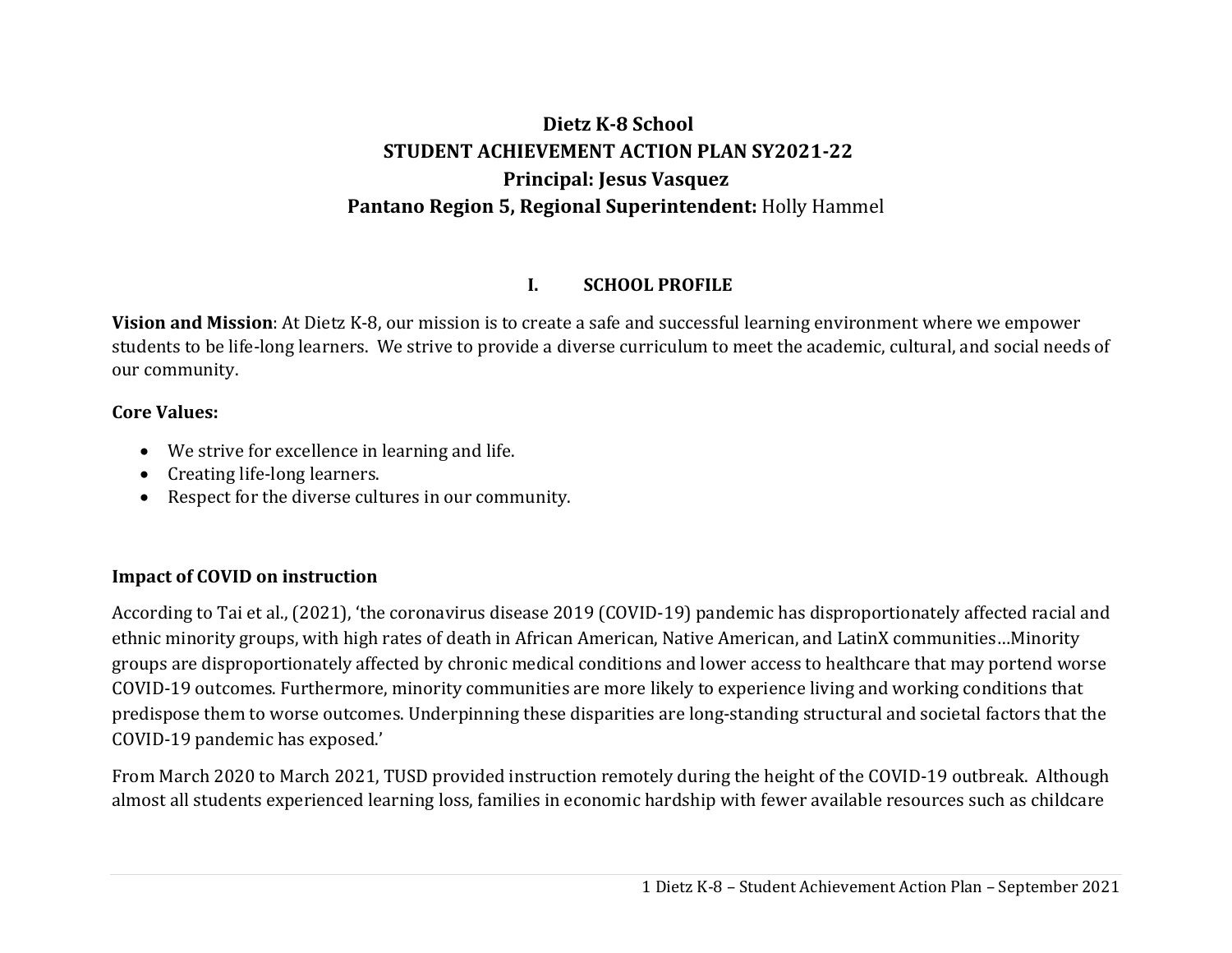and/or adult supervision, a quiet place to study at home, connectivity issues, shared devices, etc. were even more negatively affected academically by remote instruction.

| Impact of COVID-19 and Learning Loss on TUSD on Students in Grades 3 - 8 Percent Proficient |                                             |         |                 |  |         |         |                  |  |  |
|---------------------------------------------------------------------------------------------|---------------------------------------------|---------|-----------------|--|---------|---------|------------------|--|--|
| on State Testing Broken by USP Ethnicity                                                    |                                             |         |                 |  |         |         |                  |  |  |
|                                                                                             | Math<br><b>ELA</b>                          |         |                 |  |         |         |                  |  |  |
|                                                                                             | 2018-19                                     | 2020-21 | <b>ELA Loss</b> |  | 2018-19 | 2020-21 | <b>Math Loss</b> |  |  |
| African Am.                                                                                 | 28%                                         | 17%     | $-11%$          |  | 24%     | 9%      | $-15%$           |  |  |
| Hispanic                                                                                    | 30%                                         | 20%     | $-10%$          |  | 27%     | 10%     | $-17%$           |  |  |
| White                                                                                       | 27%<br>39%<br>48%<br>$-9%$<br>$-19%$<br>46% |         |                 |  |         |         |                  |  |  |

### **Estimated Time to Reach aC Letter Grade**

The current ADE school grade is a D. The state has initiated a new state test and has also adjusted the state accountability model. The impact of these changes is unknown and consequently, the estimated time to improve the state letter grade determination may need some flexibility. The academic goals for subgroups and for the entire school are both realistic and rigorous. With these state considerations in mind, the estimated time for Dietz to increase its letter grade from a D to a C could be one year or two years depending on changes to the test and the letter grade model.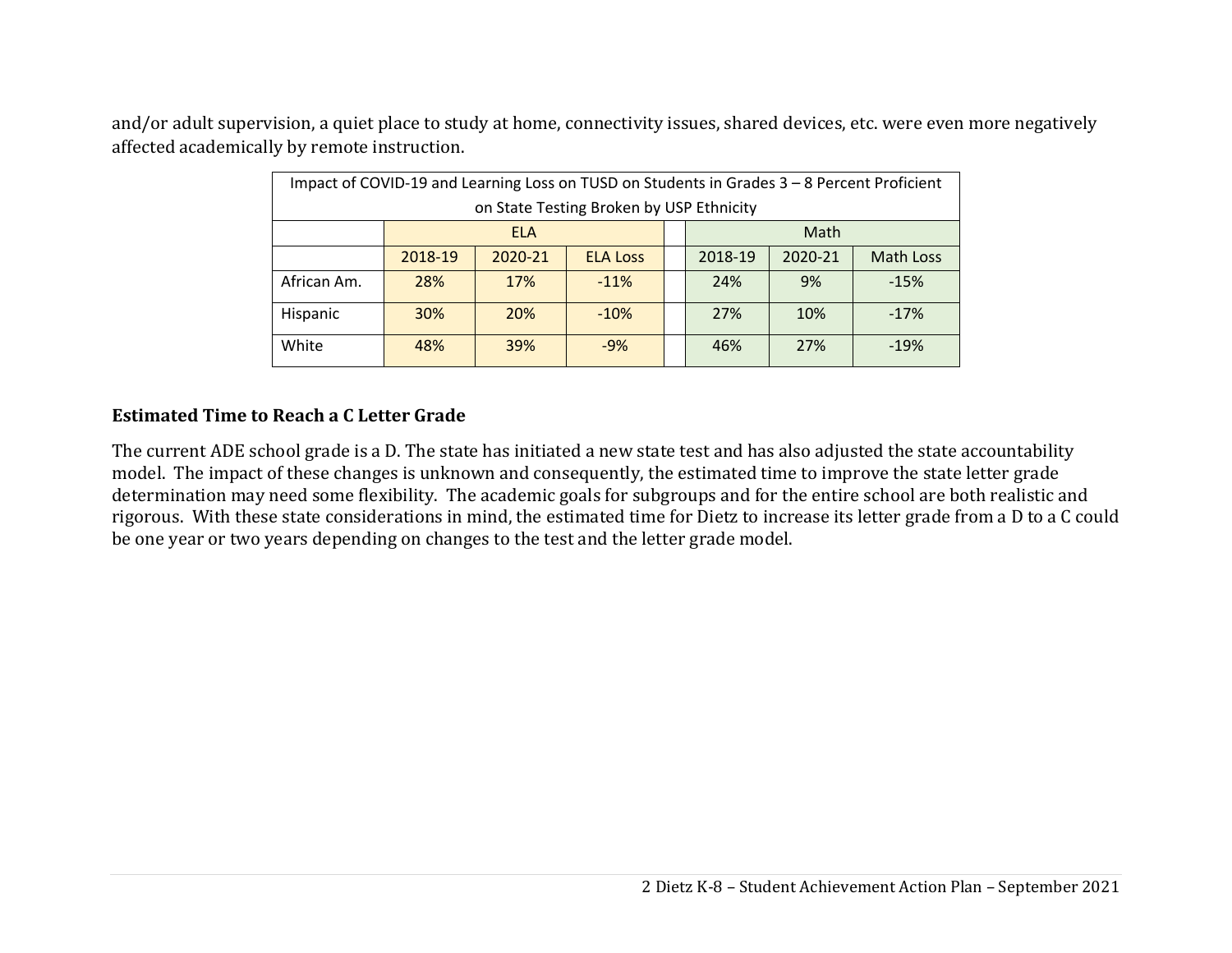### **Student Profile:**

| <b>White</b>    | African            | <b>Hispanic</b> | <b>Native</b> | <b>Asian</b> | <b>Multi-Racial</b> | <b>Total Number</b> |
|-----------------|--------------------|-----------------|---------------|--------------|---------------------|---------------------|
|                 | American           |                 | American      | American     |                     | of Students         |
| 80              | 73                 | 181             |               | 11           | 28                  | 376                 |
| English         | <b>Exceptional</b> |                 |               |              |                     |                     |
| Language        | <b>Education</b>   |                 |               |              |                     |                     |
| <b>Learners</b> | <b>Students</b>    |                 |               |              |                     |                     |
| 33              | 55                 |                 |               |              |                     |                     |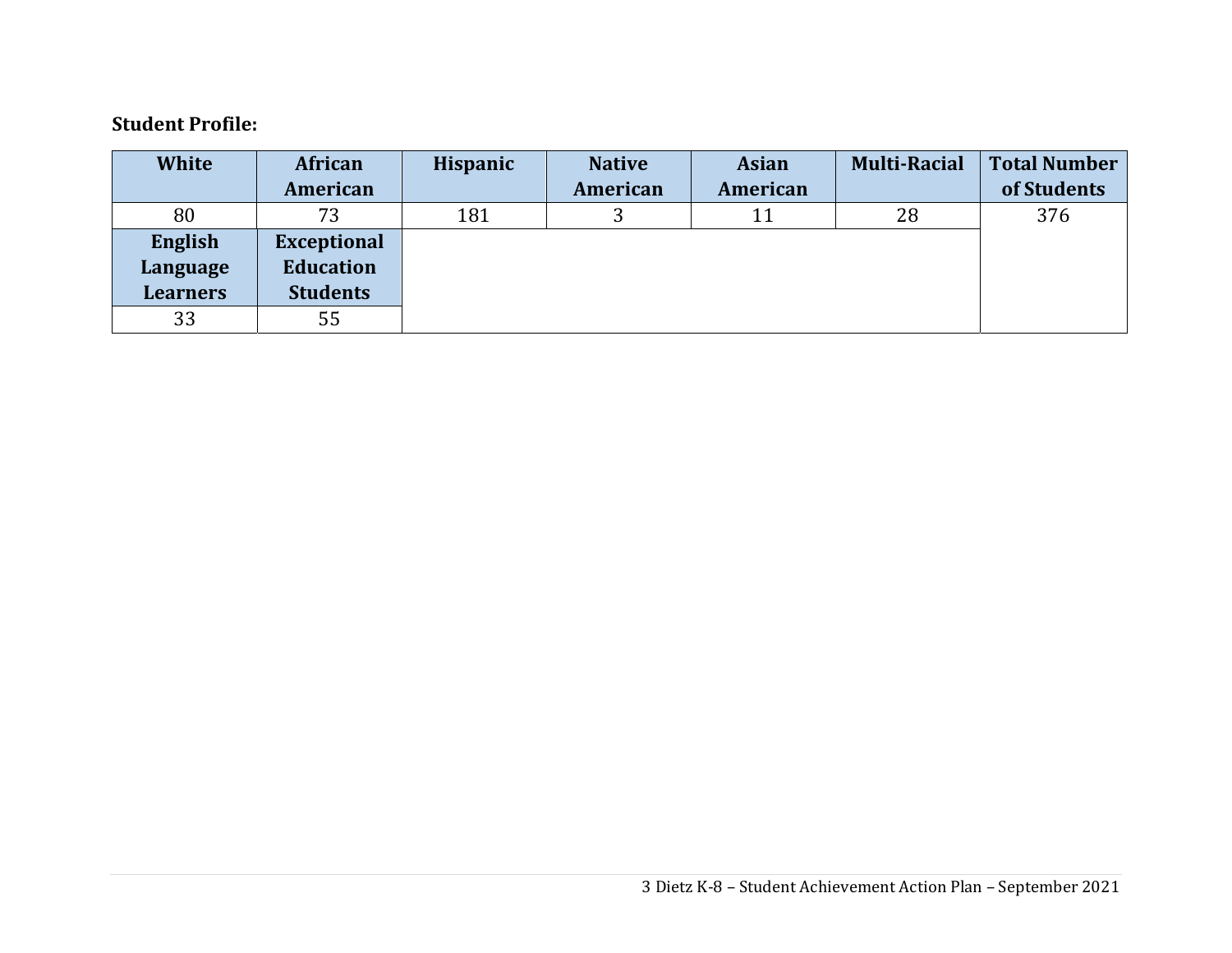#### **Limitations of 2020‐21 AzM2 data as a comparison to other years**

When reviewing the findings from state testing during remote instruction and COVID‐19, please note that participation rates among students taking the state assessment were so low, especially in high school, that caution is needed when drawing conclusions about student performance at the district level and statewide. It is recommended against making a simple comparison to prior years' performance data because of the instructional challenges caused by COVID‐19, low student educational engagement/participation rates, and family trauma. Both at the district and the state level, learning loss is evident, especially among our youngest grades. TUSD had only a 57% participation rate for state testing and so the data may or may not be representative of the district as a whole.

| AzMERIT Difference in ELA Percent Passing Comparison of TUSD and the State<br>by Grade and Subject |         |                 |         |                 |  |                 |              |  |
|----------------------------------------------------------------------------------------------------|---------|-----------------|---------|-----------------|--|-----------------|--------------|--|
|                                                                                                    |         | <b>ELA 2019</b> |         | <b>ELA 2021</b> |  | <b>ELA Loss</b> |              |  |
| Grade                                                                                              | TUSD %  | State %         | TUSD %  | State %         |  | <b>TUSD</b>     | <b>State</b> |  |
|                                                                                                    | Passing | Passing         | Passing | <b>Passing</b>  |  |                 |              |  |
| 3                                                                                                  | 38%     | 46%             | 21%     | 35%             |  | $-17%$          | $-11%$       |  |
| 4                                                                                                  | 40%     | 51%             | 29%     | 44%             |  | $-11%$          | $-7%$        |  |
| 5                                                                                                  | 43%     | 52%             | 32%     | 45%             |  | $-11%$          | $-7%$        |  |
| 6                                                                                                  | 27%     | 42%             | 19%     | 35%             |  | $-8%$           | $-7%$        |  |
| $\overline{7}$                                                                                     | 26%     | 41%             | 19%     | 38%             |  | $-7%$           | $-3%$        |  |
| 8                                                                                                  | 24%     | 38%             | 17%     | 35%             |  | $-7%$           | $-3%$        |  |
| 9                                                                                                  |         |                 |         |                 |  |                 |              |  |
| 10                                                                                                 |         |                 | 19%     | 32%             |  |                 |              |  |
| 11                                                                                                 |         |                 |         |                 |  |                 |              |  |

| AzMERIT Difference in MATH Percent Passing Comparison of TUSD and the<br>State by Grade and Subject |                  |         |         |                  |  |             |              |  |  |
|-----------------------------------------------------------------------------------------------------|------------------|---------|---------|------------------|--|-------------|--------------|--|--|
|                                                                                                     | <b>MATH 2019</b> |         |         | <b>MATH 2021</b> |  | Math Loss   |              |  |  |
| Grade                                                                                               | TUSD %           | State % | TUSD %  | State %          |  | <b>TUSD</b> | <b>State</b> |  |  |
|                                                                                                     | Passing          | Passing | Passing | Passing          |  |             |              |  |  |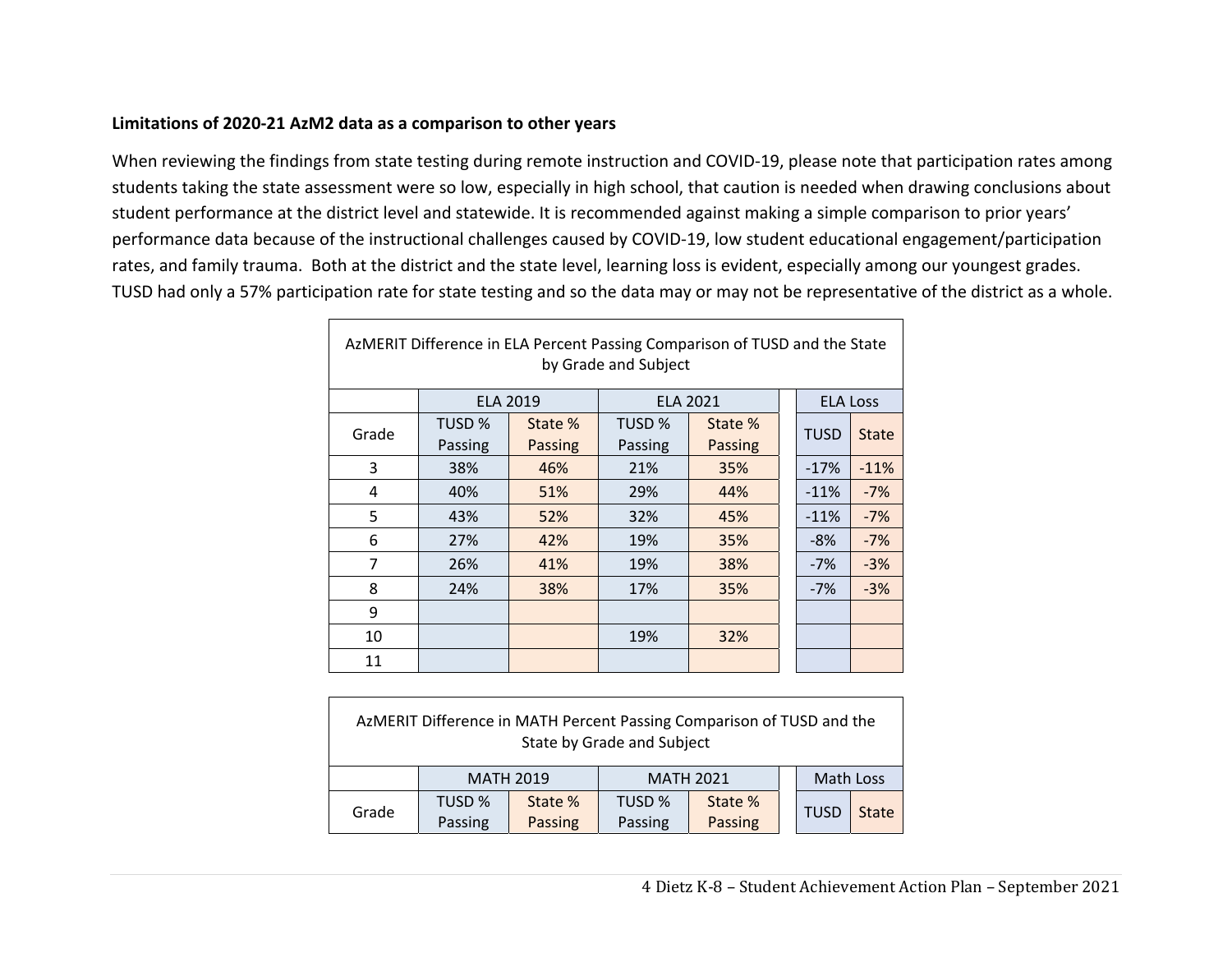| 3      | 42% | 51% | 18%        | 36% | $-24%$ | $-15%$ |
|--------|-----|-----|------------|-----|--------|--------|
| 4      | 36% | 48% | 16%        | 34% | $-20%$ | $-14%$ |
| 5      | 36% | 46% | 31%<br>16% |     | $-20%$ | $-15%$ |
| 6      | 23% | 41% | 8%<br>29%  |     | $-15%$ | $-12%$ |
| 7      | 22% | 38% | 12%        | 30% | $-10%$ | $-8%$  |
| 8      | 18% | 32% | 9%         | 26% | $-9%$  | $-6%$  |
| Alg I  |     |     |            |     |        |        |
| Geom   |     |     | 13%        | 26% |        |        |
| Alg II |     |     |            |     |        |        |

#### **3 Years of AzMERIT Percent Proficiency by Grade**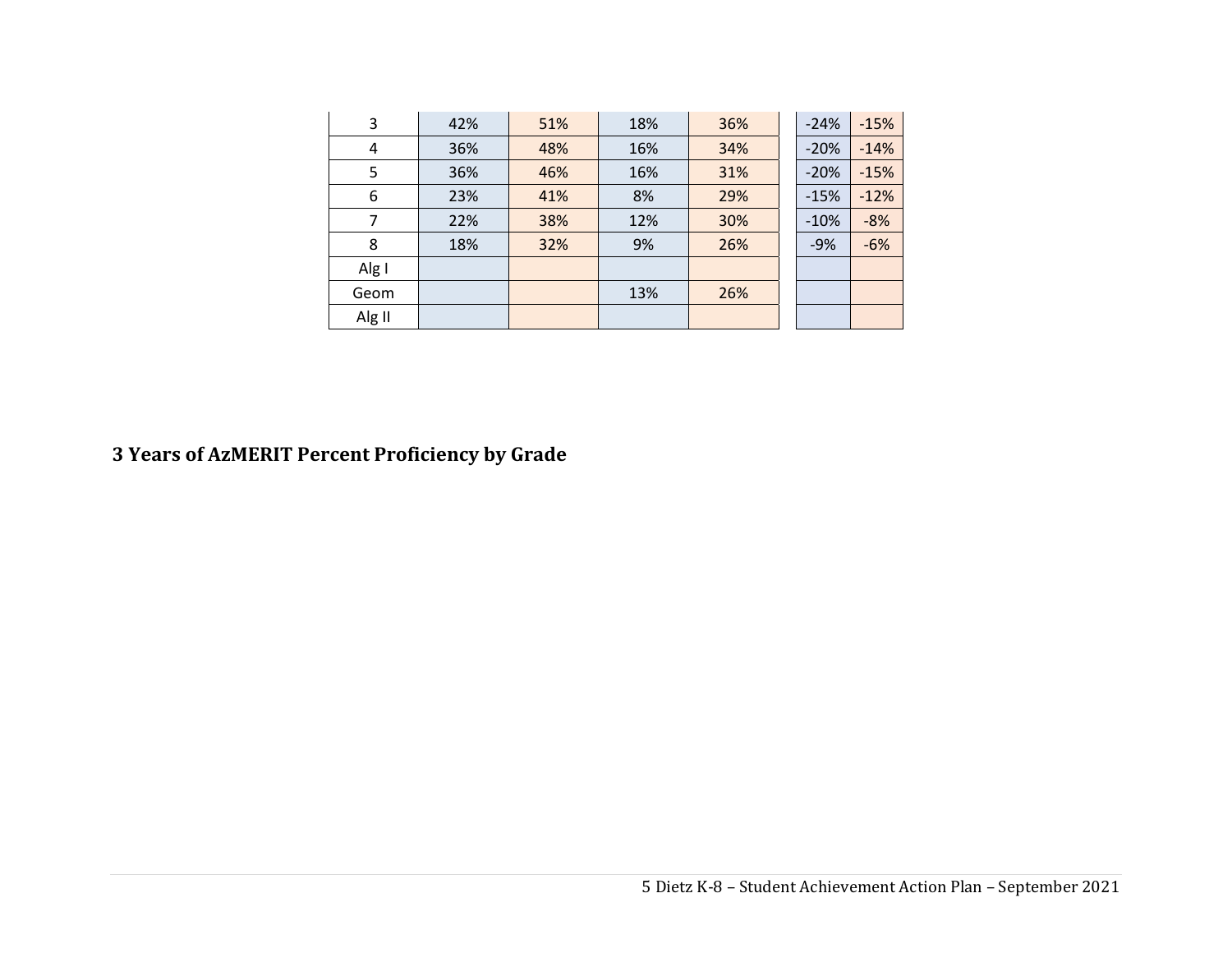|                                                                           | 3 Years of AzMERIT Math Percent Proficiency by Grade |                  |                                       |                                 |                                      |                      |                                             |                             |                                       |                              |                                         |                      |                         |                            |                                    |                                 |                                         |                                              |
|---------------------------------------------------------------------------|------------------------------------------------------|------------------|---------------------------------------|---------------------------------|--------------------------------------|----------------------|---------------------------------------------|-----------------------------|---------------------------------------|------------------------------|-----------------------------------------|----------------------|-------------------------|----------------------------|------------------------------------|---------------------------------|-----------------------------------------|----------------------------------------------|
|                                                                           | $\mathsf{m}$<br>2017 Gr.                             | 4<br>Ġr.<br>2017 | $\mathsf{L}\mathsf{D}$<br>Ġŕ.<br>2017 | $\circ$<br>Gr.<br>2017          | $\overline{\phantom{a}}$<br>2017 Gr. | $\infty$<br>2017 Gr. | $\mathsf m$<br>2018 Gr.                     | 4<br>Ġr.<br>2018            | LO.<br>$\tilde{\mathfrak{s}}$<br>2018 | 2018 Gr. 6                   | $\overline{\phantom{a}}$<br>Ġr.<br>2018 | $\infty$<br>2018 Gr. | 2019 Gr. 3              | 4<br>2019 Gr.              | 2019 Gr. 5                         | $\mathbf \omega$<br>2019 Gr.    | $\overline{\phantom{a}}$<br>Gr.<br>2019 | $\infty$<br>$\mathsf{G}^\mathsf{r}.$<br>2019 |
| State Avg                                                                 | 47%                                                  | 47%              | 47%                                   | 41%                             | 34%                                  | 29%                  | 53%                                         | 47%                         | 47%                                   | 43%                          | 36%                                     | 31%                  | 51%                     | 48%                        | 46%                                | 41%                             | 38%                                     | 32%                                          |
| District Avg                                                              | 39%                                                  | 36%              | 38%                                   | 21%                             | 20%                                  | 13%                  | 43%                                         | 36%                         | 37%                                   | 24%                          | 20%                                     | 21%                  | 42%                     | 36%                        | 36%                                | 23%                             | 22%                                     | 18%                                          |
| Dietz                                                                     | 31%                                                  | 18%              | 10%                                   | 9%                              | 3%                                   | 11%                  | 30%                                         | 12%                         | 6%                                    | 11%                          | 11%                                     | 8%                   | 28%                     | 15%                        | 29%                                | 11%                             | 13%                                     | 8%                                           |
|                                                                           |                                                      |                  |                                       |                                 |                                      |                      |                                             |                             |                                       |                              |                                         |                      |                         |                            |                                    |                                 |                                         |                                              |
| 3 Years of AzMERIT ELA Percent Proficiency by Grade                       |                                                      |                  |                                       |                                 |                                      |                      |                                             |                             |                                       |                              |                                         |                      |                         |                            |                                    |                                 |                                         |                                              |
|                                                                           | $\mathfrak{m}$<br>Ġr.<br>2017                        | 4<br>Ġ<br>2017   | $\mathsf{L}\mathsf{D}$<br>Ġŕ.<br>2017 | $\mathbf \omega$<br>Gr.<br>2017 | $\overline{\phantom{a}}$<br>2017 Gr. | $\infty$<br>2017 Gr. | $\mathsf m$<br>$\breve{\mathbb{G}}$<br>2018 | 4<br>$\overline{G}$<br>2018 | LO.<br>Ğ.<br>2018                     | $\mathbf \omega$<br>2018 Gr. | $\overline{\phantom{a}}$<br>Ġr.<br>2018 | $\infty$<br>2018 Gr. | $\mathsf m$<br>2019 Gr. | $\overline{4}$<br>2019 Gr. | $\mathsf{L}\mathsf{D}$<br>2019 Gr. | $\mathbf \omega$<br>Gr.<br>2019 | $\overline{\phantom{a}}$<br>Gr.<br>2019 | $\infty$<br>Ġr.<br>2019                      |
| State Avg                                                                 | 43%                                                  | 48%              | 44%                                   | 41%                             | 44%                                  | 34%                  | 44%                                         | 47%                         | 48%                                   | 39%                          | 45%                                     | 39%                  | 46%                     | 51%                        | 52%                                | 42%                             | 41%                                     | 38%                                          |
| District Avg                                                              | 34%                                                  | 37%              | 32%                                   | 26%                             | 30%                                  | 21%                  | 35%                                         | 38%                         | 37%                                   | 23%                          | 31%                                     | 24%                  | 38%                     | 40%                        | 43%                                | 27%                             | 26%                                     | 24%                                          |
| Dietz                                                                     | 29%                                                  | 15%              | 15%                                   | 16%                             | 17%                                  | 13%                  | 34%                                         | 32%                         | 13%                                   | 9%                           | 20%                                     | 6%                   | 20%                     | 28%                        | 33%                                | 10%                             | 20%                                     | 19%                                          |
| 2018-19 AzMERIT Percent Proficiency<br><b>Broken Out by USP Ethnicity</b> |                                                      |                  |                                       |                                 |                                      |                      |                                             |                             |                                       |                              |                                         |                      |                         |                            |                                    |                                 |                                         |                                              |
| <b>USP Ethnicity</b>                                                      | Math                                                 | <b>ELA</b>       |                                       |                                 |                                      |                      |                                             |                             |                                       |                              |                                         |                      |                         |                            |                                    |                                 |                                         |                                              |
| White                                                                     | 23%                                                  | 18%              |                                       |                                 |                                      |                      |                                             |                             |                                       |                              |                                         |                      |                         |                            |                                    |                                 |                                         |                                              |
| African Am.                                                               | 19%                                                  | 25%              |                                       |                                 |                                      |                      |                                             |                             |                                       |                              |                                         |                      |                         |                            |                                    |                                 |                                         |                                              |
| Hispanic                                                                  | 14%                                                  | 22%              |                                       |                                 |                                      |                      |                                             |                             |                                       |                              |                                         |                      |                         |                            |                                    |                                 |                                         |                                              |
| Native Am.                                                                | <b>NA</b>                                            | <b>NA</b>        |                                       |                                 |                                      |                      |                                             |                             |                                       |                              |                                         |                      |                         |                            |                                    |                                 |                                         |                                              |
| Asian-Pl                                                                  | 38%                                                  | 25%              |                                       |                                 |                                      |                      |                                             |                             |                                       |                              |                                         |                      |                         |                            |                                    |                                 |                                         |                                              |
| Multi-Racial                                                              | 8%                                                   | 8%               |                                       |                                 |                                      |                      |                                             |                             |                                       |                              |                                         |                      |                         |                            |                                    |                                 |                                         |                                              |
| All                                                                       | 18%                                                  | 21%              |                                       |                                 |                                      |                      |                                             |                             |                                       |                              |                                         |                      |                         |                            |                                    |                                 |                                         |                                              |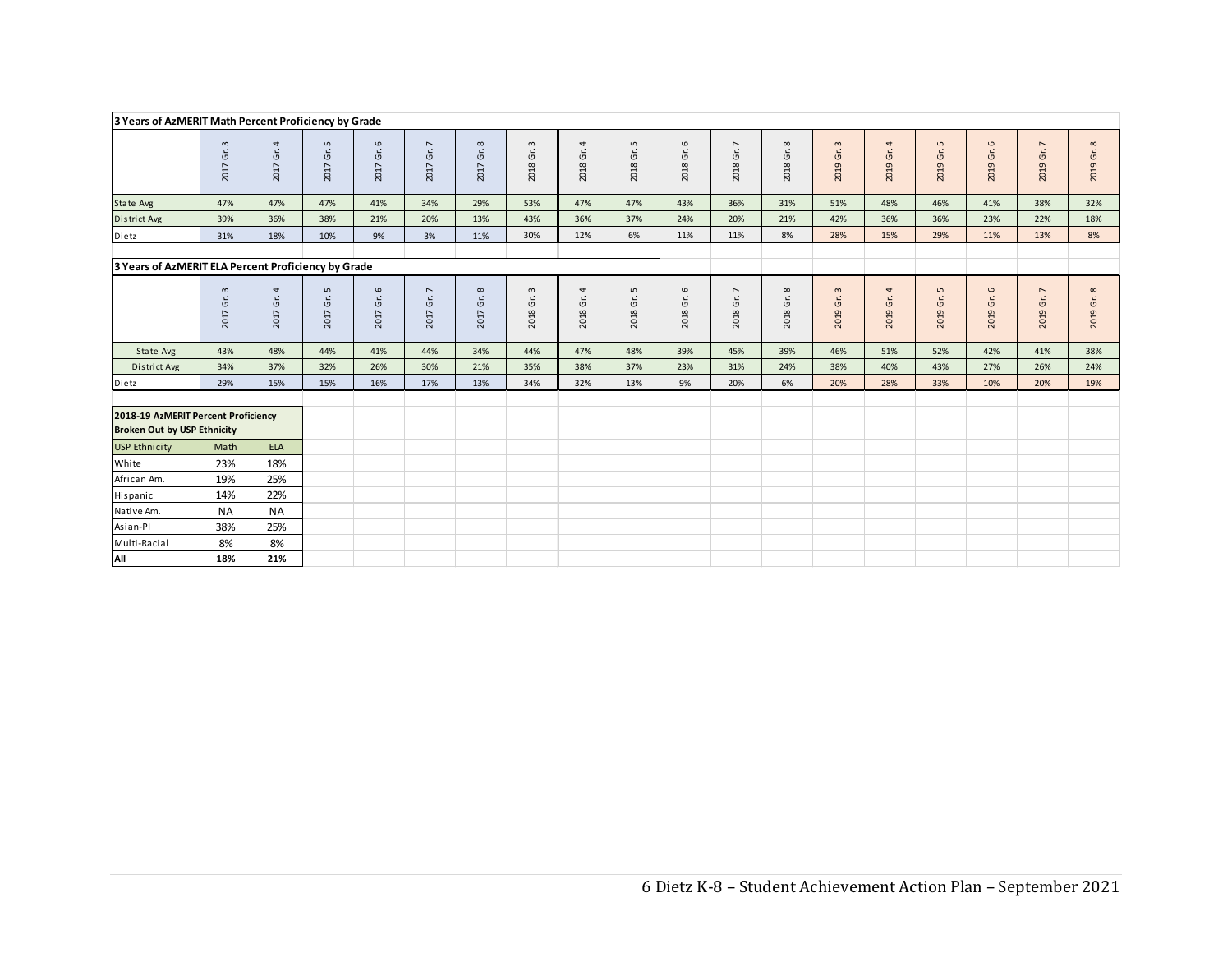#### **A. GAPS IN STUDENT OUTCOMES**

Based on data analysis, Dietz K-8 has identified the following gaps in areas of student outcomes. For each, Dietz K-8 provides a description of the gaps, including the desired state, the current reality, and an explanation of the identified gaps.

#### **Achievement Gap is heavily influenced by SES**

The persistence of the achievement gap between White students compared to African American and Latino students has been an ongoing and perplexing issue in school improvement. Studies such as Reardon & Portilla (2016) and von Hippel et al., (2018) have demonstrated that academic achievement gaps are established at kindergarten entry, are heavily influenced by SES, and remain stable across schooling.

Since the 1970's, schools have shown little or no progress in closing the academic gap in test score performance. (Stiefel et al., 2006) The continuing focus on this issue undermines our faith in public education to provide all students with an equitable and quality education. Confounding this issue is the assumption that academic advancement is based primarily on individual ability or achievement. This assumption appears to confirm implicitly that the capability and motivation of students of color, especially African American students, is somehow lacking. To the extent that people assume that the achievement gap is evidence of the limited academic capabilities and outcomes among students of color feeds implicit (and explicit) racism that permeates American society and schooling today. (Hawley &Freitas 2020, unpublished paper.) Many studies over the last two decades have argued that poverty continues to be the primary catalyst for the achievement gap and confirm Sean Reardon's recent statement (2019) that the racial "achievement gap" in standardized-test scores shouldn't be considered a racial gap at all…Instead, it's more accurate to call it a "poverty gap."'

### **English Language Arts – ELA**

*Data Source: AZMERIT 18‐19 SY*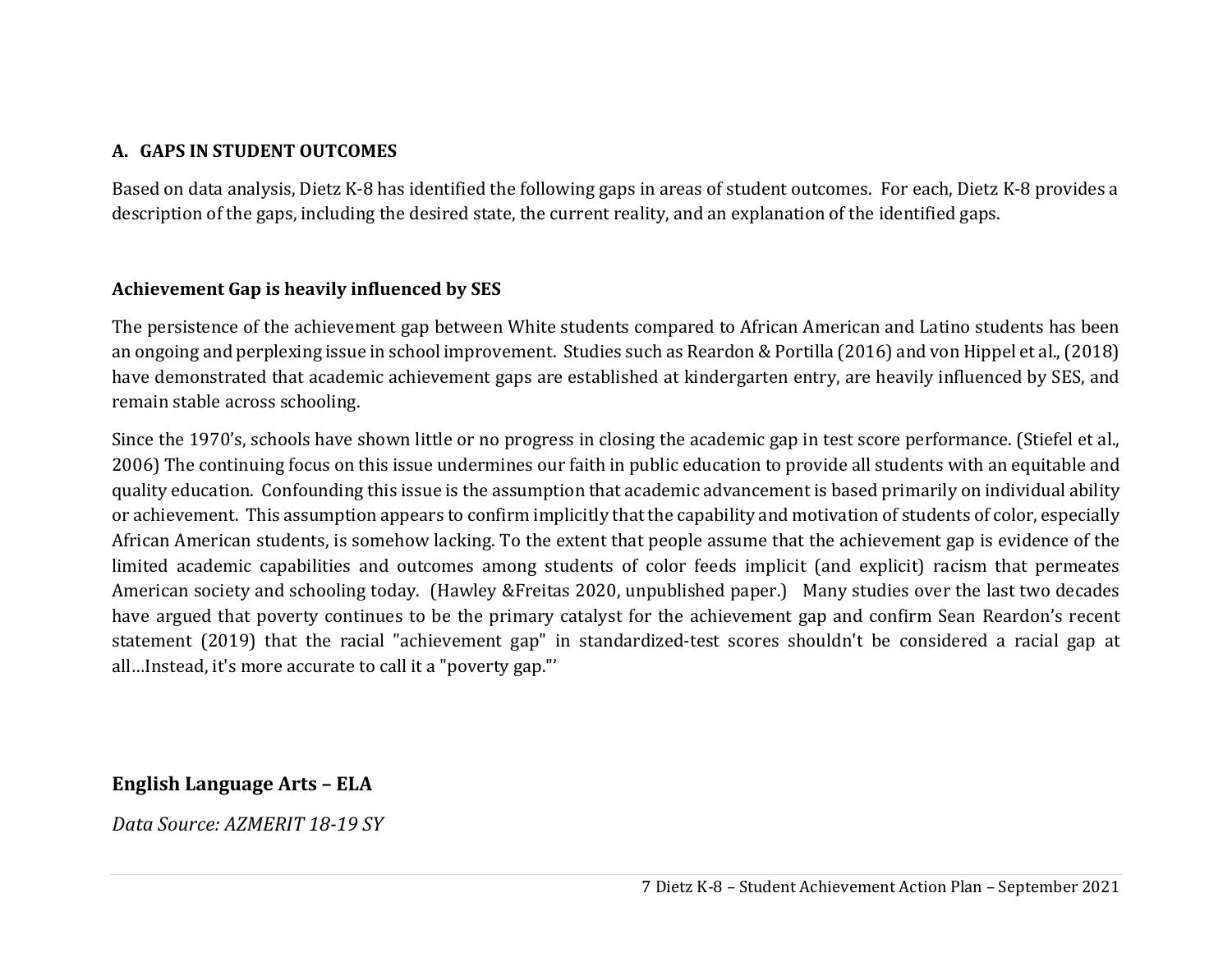### **Current Reality:**

- 3rdGrade ELA achievement for all students is at 20% (Proficient or Highly Proficient) in comparison to the State average of 46%.
- 4th Grade ELA achievement for all students is at 28% (Proficient or Highly Proficient) in comparison to the State average of 51%
- 5th Grade ELA achievement for all students is at 33% (Proficient or Highly Proficient) in comparison to the State average 52%
- $\bullet$  6th Grade ELA achievement for all students is at 10% (Proficient or Highly Proficient) in comparison to the State average 42%
- 7th Grade ELA achievement for all students is at 20% (Proficient or Highly Proficient) in comparison to the State average 41%
- $\bullet$  8<sup>th</sup> Grade ELA achievement for all students is at 19% (Proficient or Highly Proficient) in comparison to the State average 38%

# *Data Source: AZM2 SY 2020‐21, ELA, grades 3‐8*

**Current Reality:** Percentage of students scoring Proficient on AzM2, 18.3%.

- Percentage of ELL students scoring Proficient on AzM2, 0%.
- Percentage of ExEd students scoring Proficient on AzM2, 2.6%.
- Percentage of African American students scoring Proficient on AzM2, 11.8%

# **Desired State:** To increase the percentage of students proficient to 28.3% on the AZM2.

Dietz K-8 wants to eliminate gaps between racial and ethnic groups within the next 5 years.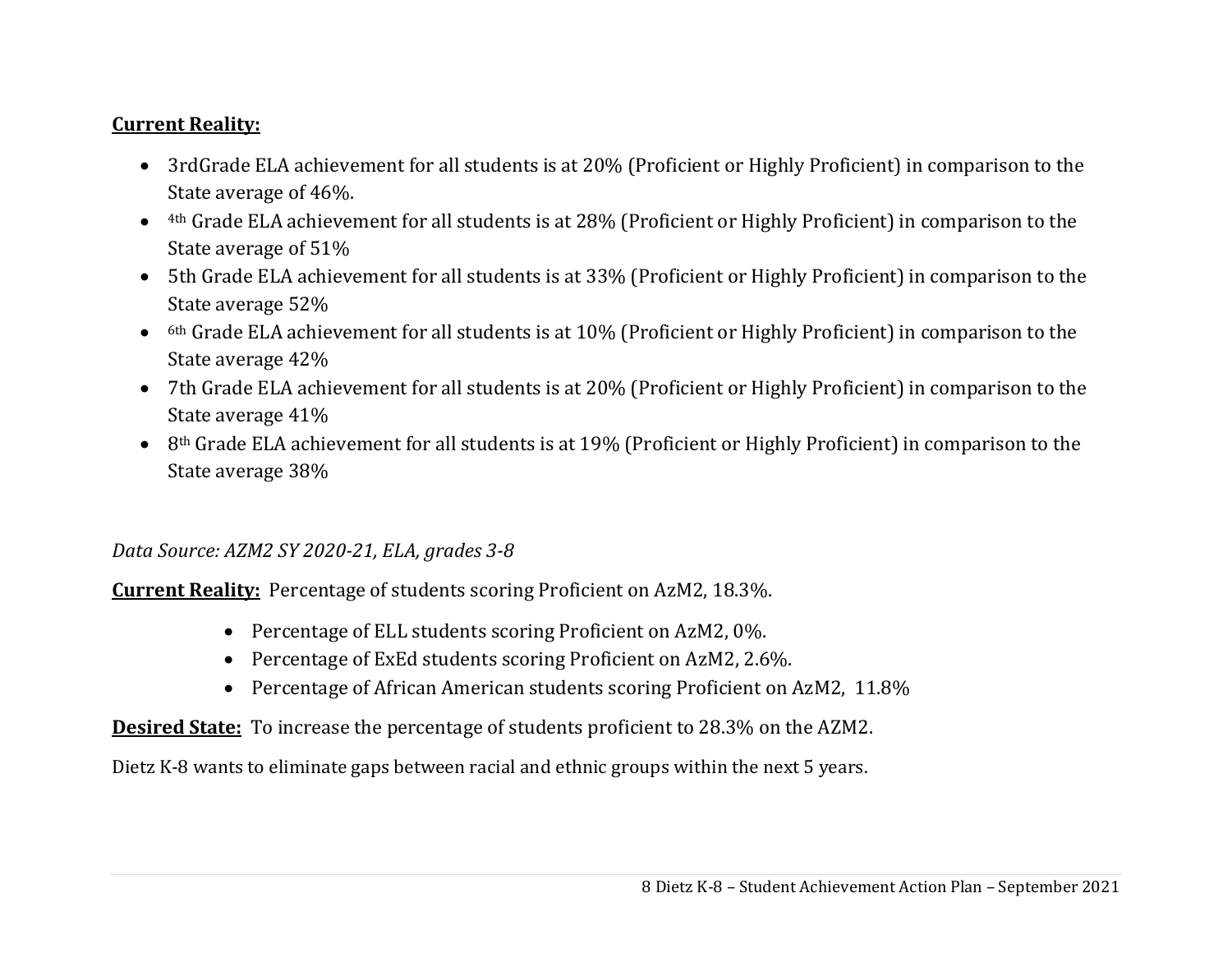**Gap:** There is an overall gap of 10 percentage points for all 3-8 students between the current reality and desired state. For the 6-8 ELL population the gap is 28.3 percentage points, for the ExEd population the gap is 25.7 percentage points, and for the African American population the gap is 16.5 percentage points.

The gap between African American and White students in ELA is 7%

The gap between Hispanic and White students in ELA is 4%

*Data Source: AZMERIT 18‐19 SY, AZM2 SY 2020‐21, Math, grades 3‐8*

# **Current Reality:**

- 3<sup>rd</sup> Grade achievement in Math for all students is at 28% (Proficient or Highly Proficient) in comparison to the State average of 51%.
- 4th Grade achievement for all students is at 15% (Proficient or Highly Proficient) in comparison to the State average of 48%
- 5th Grade achievement for all students is at 29% (Proficient or Highly Proficient) in comparison to the State average 46%
- $\bullet$  6th Grade achievement for all students is at 11% (Proficient or Highly Proficient) in comparison to the State average 41%
- 7th Grade achievement for all students is at 13% (Proficient or Highly Proficient) in comparison to the State average 38%
- 8<sup>th</sup> Grade achievement for all students is at 8% (Proficient or Highly Proficient) in comparison to the State average 32%

**Current Reality:** Percentage of students scoring Proficient on AzM2, 8.9%.

- Percentage of ELL students scoring Proficient on AzM2, 4.5%.
- Percentage of ExEd students scoring Proficient on AzM2, 4.0%.
- Percentage of African American students scoring Proficient on AzM2, 4.7%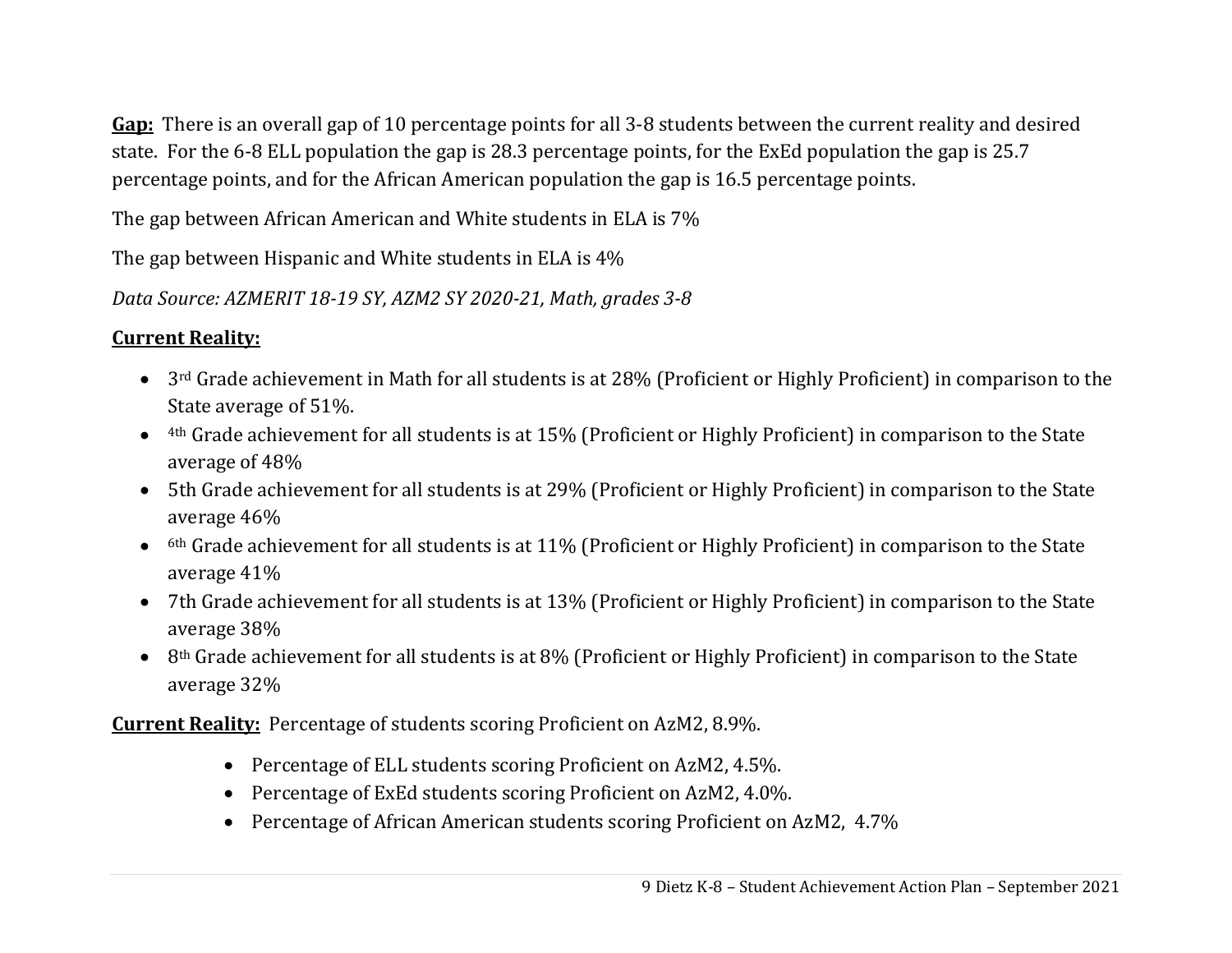**Desired State:** To increase the percentage of students proficient to 18.9% on the AZM2. Dietz K-8 wants to eliminate gaps between racial and ethnic groups within the next 5 years.

**Gap:** There is an overall gap of 10 percentage points for all 3-8 students between the current reality and desired state. For the 6-8 ELL population the gap is 14.4 percentage points, for the ExEd population the gap is 14.9 percentage points, and for the African American population the gap is 14.2 percentage points.

The gap between African American and White students in Math it is 4%

The gap between Hispanic and White students in Math 9%

## **B. SMART Improvement Goals**

Based on gaps identified in section A, above, Dietz K-8 developed SMART improvement goals designed to move Dietz K-8 students from the current reality to the desired state.

- *1. Improvement Goal:* By May 2022, students in grades 3-8 will increase the percentage of students proficient by 10 percentage points as measured by the AzM2 SY 2021-22, ELA assessment.
- *2. Improvement Goal:* By May 2022, students in grades 3-8 will increase the percentage of students proficient by 10 percentage points as measured by the AzM2 SY 2021-22, Math assessment.
- 3. *Achievement Gap Goal\*:*
	- a. By 2024-25, the achievement gap between White students when compared to African American students and Hispanic students will be reduced by 3% for African American students and 5% for Hispanic students in Math as measured on the state assessment (AASA)
	- b. By 2024-25, the achievement gap between African American students when compared to Hispanic and White students will be reduced by 3% for Hispanic students and 5% for White students in ELA as measured on the state assessment (AASA)

\* *Both Hispanic and African American students outperformed White students on the 2018‐19 ELA AzMERIT*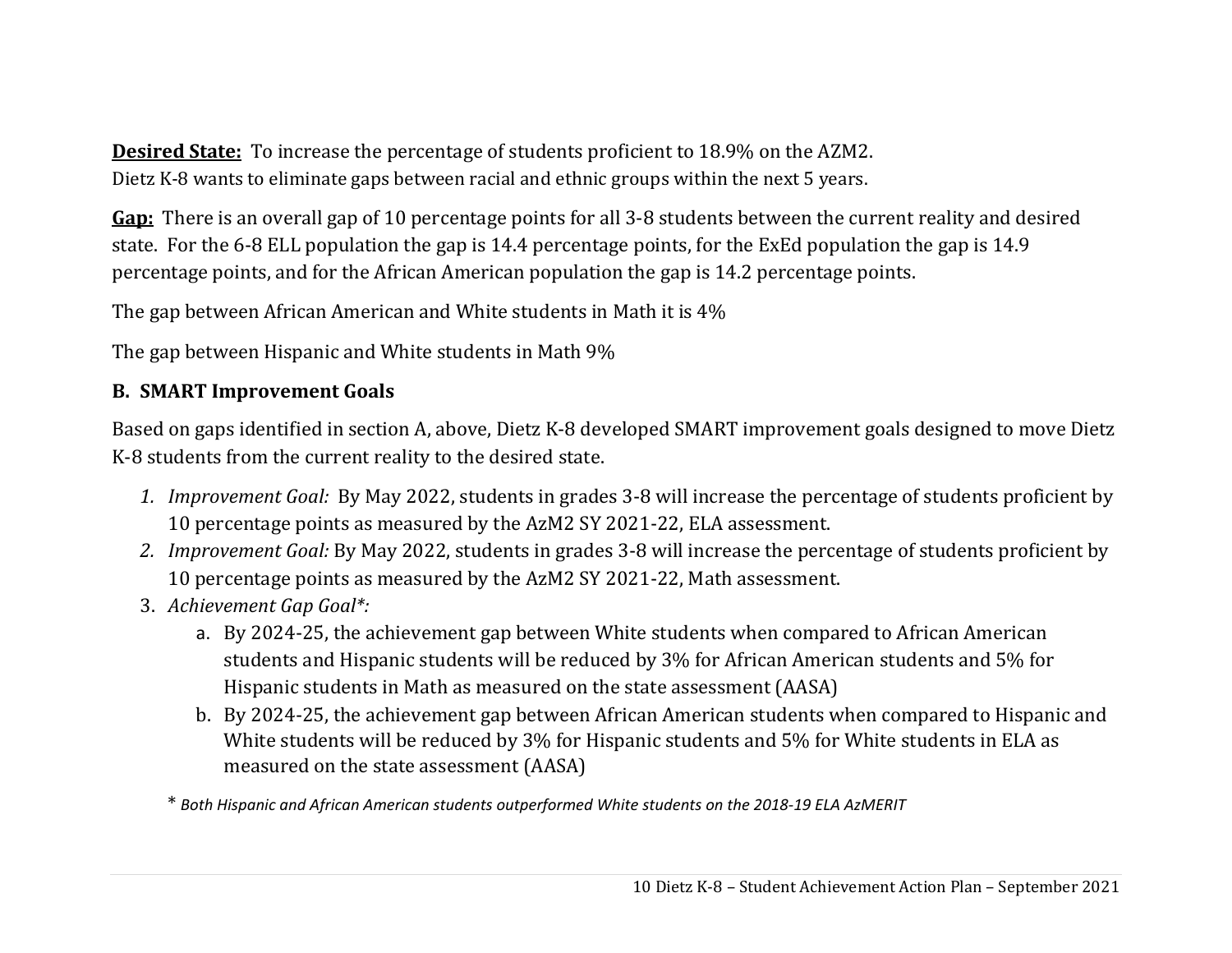# **C. MOST EFFECTIVE AND FEASIBLE EVIDENCE‐BASED STRATEGIES**

After analyzing gaps and goals, Dietz K-8 reviewed multiple evidence-based strategies and assessed each for potential for effectiveness and feasibility. Achievement of the goals from section B, above, will be supported by the most effective and feasible evidence-based strategies, below.

### *1. Improvement Goal:*

**Strategy 1a:** Teachers assess student progress frequently using a variety of evaluation methods and maintain a record of the results.

**Strategy 1b:** Teachers review the results of unit assessments to make decisions about the curriculum and instructional plans and to "red flag" students in need of intervention.

### *2. Improvement Goal:*

**Strategy 2a:** All teachers are guided by a document that aligns standards, curriculum, instruction, and assessment.

**Strategy 2b:** All teachers develop weekly lesson plans based on aligned units of instruction.

*3. Subgroup Strategies:* Strong Tier I Instruction, Tier II and Tier III Interventions; MTSS Process; Teacher PD and the daily use of Equitable Practices Interventions – Math Interventionist for Tier 2 and Tier 3 MTSS Discussions Support for subgroup students Interventions for ELA – Tier 2 and Tier 3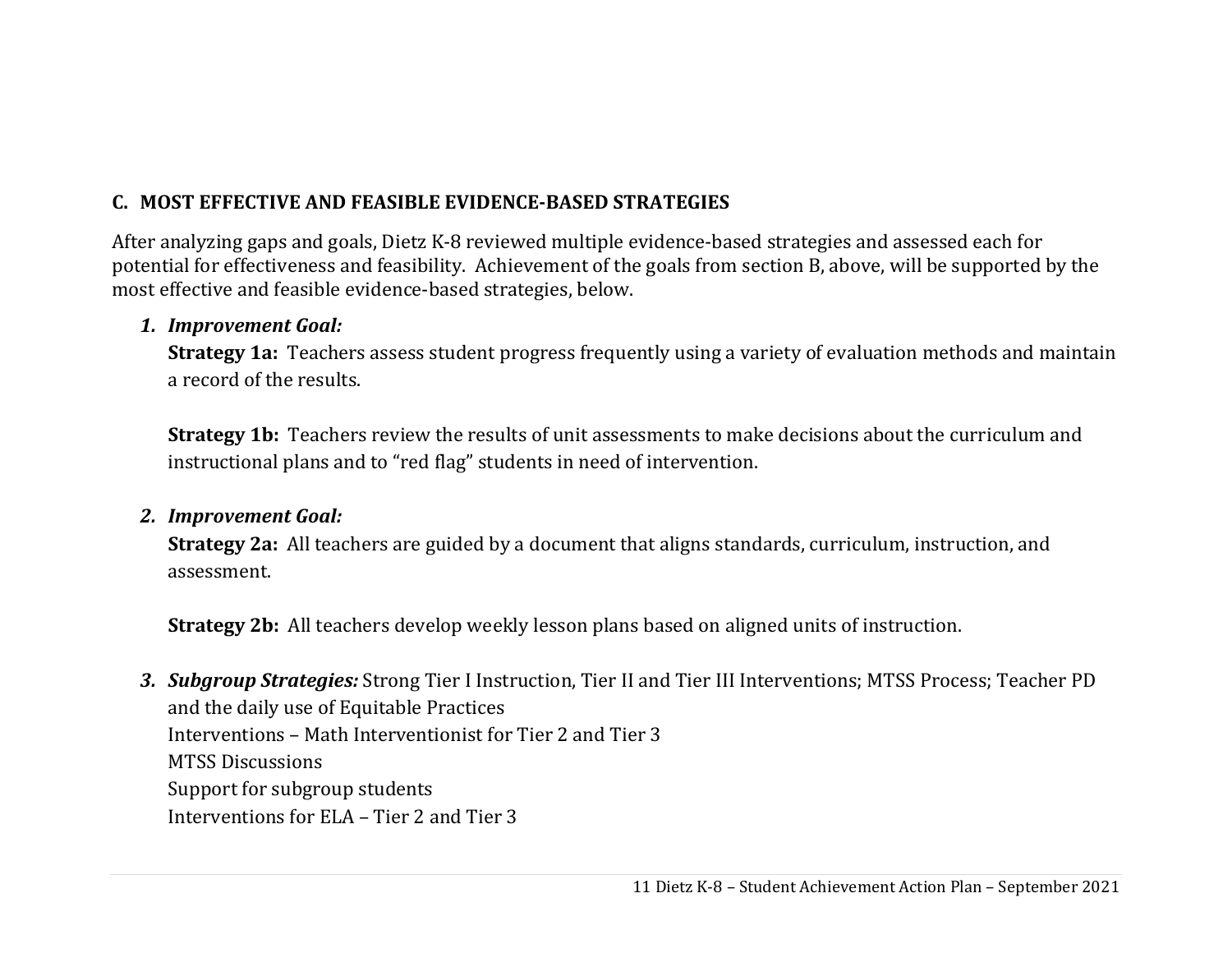Math Pathways and Pitfalls Family Liaison targets subgroup families to ensure equal access

# **D. ACTION STEPS TO IMPLEMENT & MONITOR STRATEGIES**

Below are detailed implementation and monitoring tasks for each evidence-based strategy, including persons responsible, timelines, and needed resources.

# 1. *Improvement Goal:*

Strategy 1a: Teachers assess student progress frequently using a variety of evaluation methods and maintain a record of the results.

| <b>Tasks to Implement</b><br><b>Strategy</b>   | Person(s) to Carry Out<br><b>Tasks</b> | <b>Timeline/Target Dates</b> | <b>Resources Needed</b> |
|------------------------------------------------|----------------------------------------|------------------------------|-------------------------|
| Curriculum Maps with                           | Teacher & CSP                          | Quarterly                    | CFAs, Calendars, TUSD   |
| imbedded CFA times                             |                                        |                              | <b>Curriculm Maps</b>   |
| CFAs (School City,                             | Teacher                                | On-going                     | <b>CFA</b> results      |
| Benchmark Universe, and                        |                                        |                              |                         |
| Eureka Math) reviewed                          |                                        |                              |                         |
| throught the quarter in PLC                    |                                        |                              |                         |
| IXL/iReady progress                            | Teacher                                | Monthly                      | IXL and iReady reports  |
| monitoring data reviewed                       |                                        |                              |                         |
| in PLC                                         |                                        |                              |                         |
| <b>Tasks to Monitor, Assess,</b><br>and Adjust | Person(s) to Carry Out<br><b>Tasks</b> | <b>Timeline/Target Dates</b> | <b>Resources Needed</b> |
| <b>Curriculum Maps</b>                         | Administration & CSP                   | Quarterly                    |                         |
| <b>CFA</b> results                             | <b>Administration &amp; CSP</b>        | On-going                     |                         |
| IXL & iReady results                           | <b>Administration &amp; CSP</b>        | Monthly                      |                         |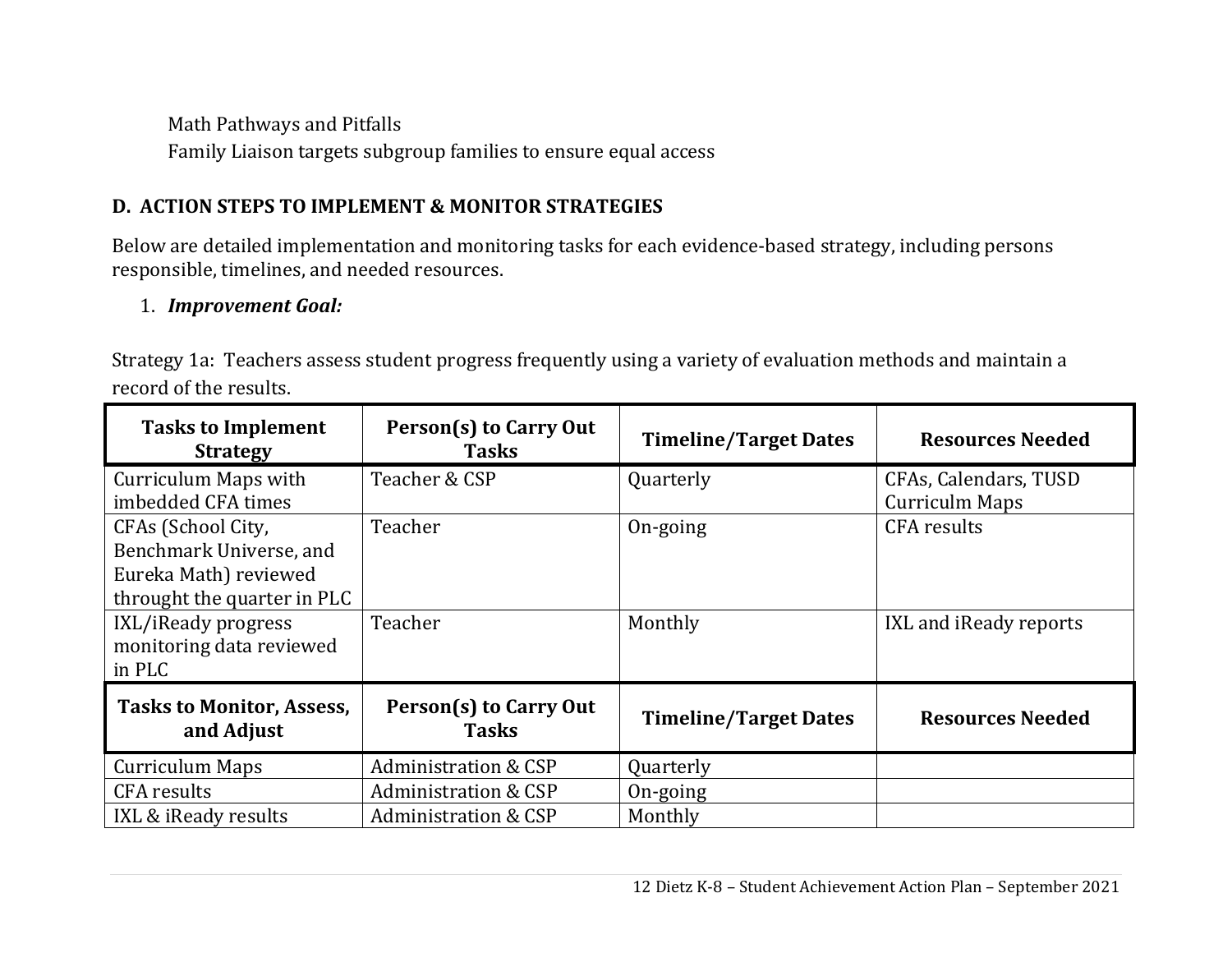Strategy 1b: Teachers review the results of unit assessments to make decisions about the curriculum and instructional plans and to "red flag" students in need of intervention.

| <b>Tasks to Implement</b><br><b>Strategy</b>                                                                                              | Person(s) to Carry Out<br><b>Tasks</b> | <b>Timeline/Target Dates</b> | <b>Resources Needed</b>                  |
|-------------------------------------------------------------------------------------------------------------------------------------------|----------------------------------------|------------------------------|------------------------------------------|
| Assessment results<br>(NSGRA, Benchmark<br>Universe, Eureka Math, and<br>School City) will be<br>reviewed in PLCs to guide<br>instruction | Teacher                                | On-going                     |                                          |
| PLC calendar                                                                                                                              | Administration                         | Aug 2020                     | District calendar and<br>master schedule |
|                                                                                                                                           |                                        |                              |                                          |
| <b>Tasks to Monitor, Assess,</b><br>and Adjust                                                                                            | Person(s) to Carry Out<br><b>Tasks</b> | <b>Timeline/Target Dates</b> | <b>Resources Needed</b>                  |
| Assessment results                                                                                                                        | <b>Administration &amp; CSP</b>        | On-going                     |                                          |
| PLC Calendar                                                                                                                              | Administration & CSP                   | On-going                     |                                          |
| <b>ELA</b> Interventions                                                                                                                  | Reading Recovery Teacher               | On-going                     |                                          |

### 2. *Improvement Goal:*

Strategy 2a: All teachers are guided by a document that aligns standards, curriculum, instruction, and assessment.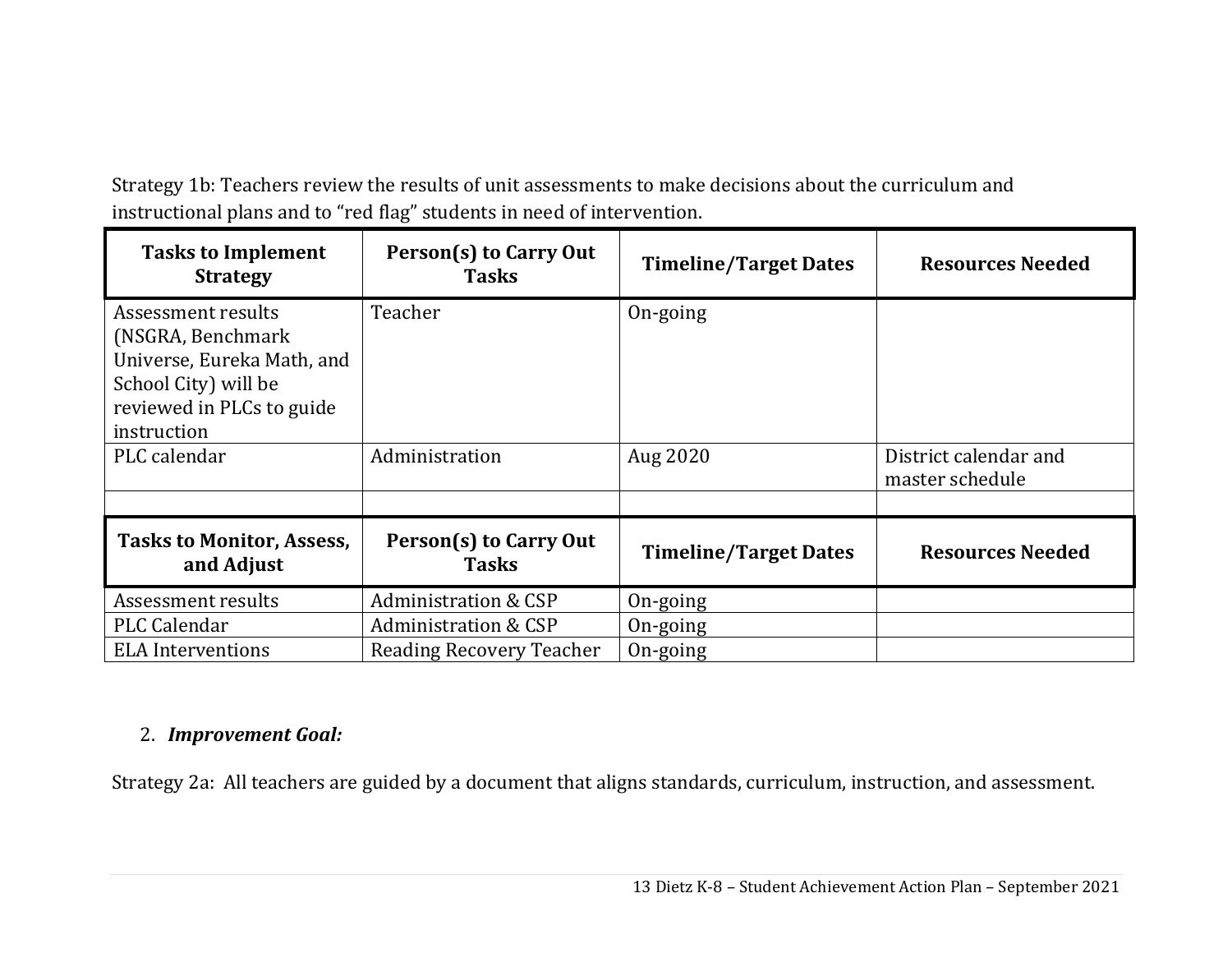| <b>Tasks to Implement</b><br><b>Strategy</b>      | Person(s) to Carry Out<br><b>Tasks</b> | <b>Timeline/Target Dates</b> | <b>Resources Needed</b>                        |
|---------------------------------------------------|----------------------------------------|------------------------------|------------------------------------------------|
| <b>Curriculum Maps with</b><br>imbedded CFA times | Teacher & CSP                          | Quarterly                    | CFAs, Calendars, TUSD<br><b>Curriculm Maps</b> |
| <b>Lesson Plans</b>                               | Teacher                                | On-going                     | TUSD Curriculm Maps &<br>Scope and Sequence    |
| <b>Tasks to Monitor, Assess,</b><br>and Adjust    | Person(s) to Carry Out<br><b>Tasks</b> | <b>Timeline/Target Dates</b> | <b>Resources Needed</b>                        |
| <b>Curriculum Maps</b>                            | <b>Administration &amp; CSP</b>        | Quarterly                    |                                                |
| <b>Lesson Plans</b>                               | Administration                         | Weekly                       |                                                |
| Teacher observation                               | Administration                         | Weekly                       |                                                |

Strategy 2b: All teachers develop weekly lesson plans based on aligned units of instruction.

| <b>Tasks to Implement</b><br><b>Strategy</b>                                           | Person(s) to Carry Out<br><b>Tasks</b> | <b>Timeline/Target Dates</b> | <b>Resources Needed</b>                     |
|----------------------------------------------------------------------------------------|----------------------------------------|------------------------------|---------------------------------------------|
| <b>Lesson Plans</b>                                                                    | Teacher                                | Weekly                       | TUSD Curriculum Map &<br>Scope and Sequence |
| Post Unitary Plan:<br>Coordinates student<br>interventions for struggling<br>learners; | Dean                                   | Monthly                      |                                             |
| <b>Tasks to Monitor, Assess,</b><br>and Adjust                                         | Person(s) to Carry Out<br><b>Tasks</b> | <b>Timeline/Target Dates</b> | <b>Resources Needed</b>                     |
| Assessment results                                                                     | Administration                         | Weekly                       |                                             |
|                                                                                        |                                        |                              |                                             |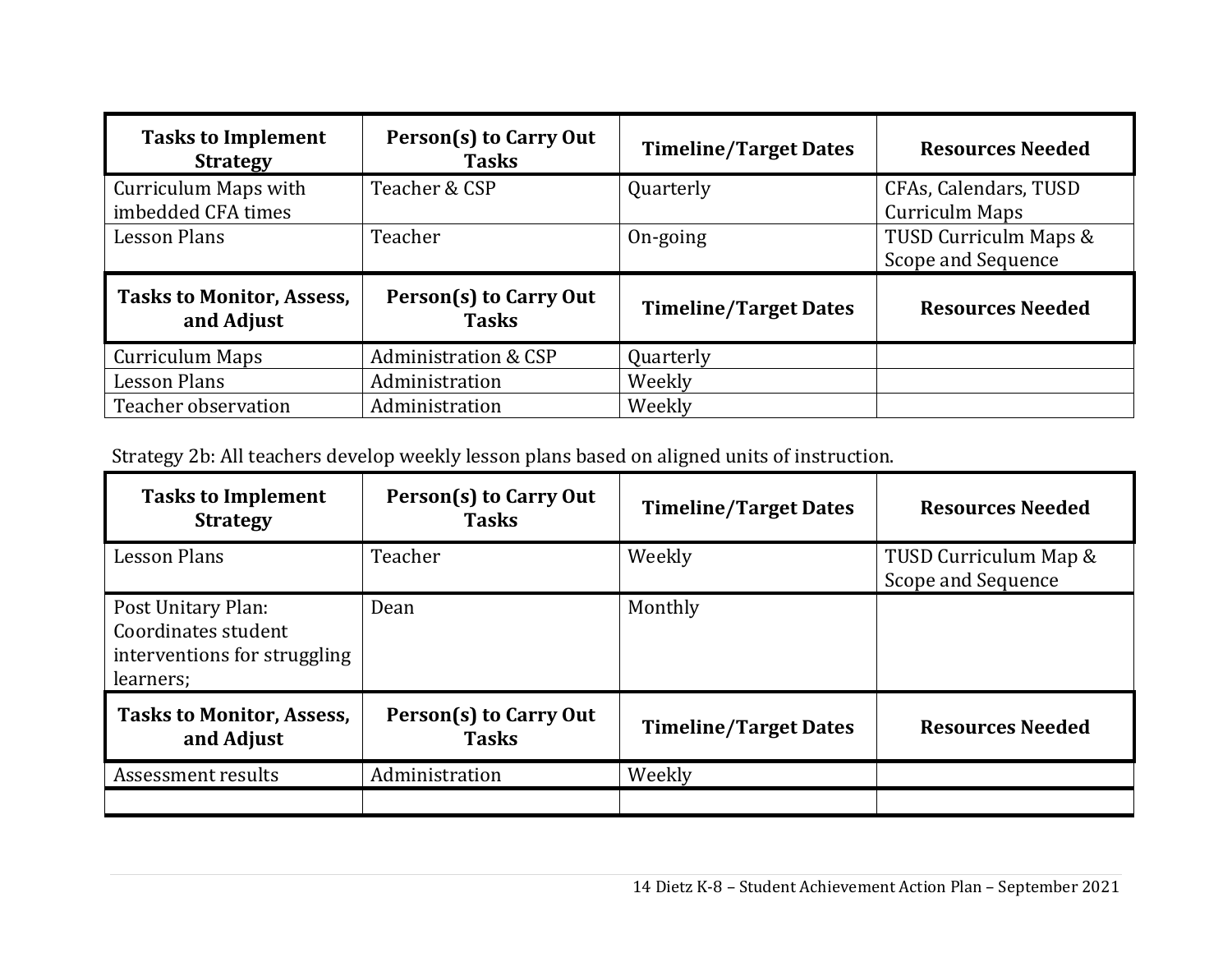### *Improvement Goal 3*

Subgroup Strategies: Strong Tier I Instruction, Tier Ii and Tier III Interventions; Teachers PD and the daily use of Equitable Practices. As a school committed to improving instruction for all students, all staff participate in professional development to learn skills for meeting the needs of a diverse student population. Tiered instruction is provided to students to differentiate the learning to meet student needs specifically. In addition to training, staff practice SPARKS *strategies and use <sup>a</sup> Universal Design for Learning approach to remove learning barriers for students*

| <b>Tasks to Implement</b>  | Person(s) to Carry Out | <b>Timeline/Target Dates</b> | <b>Resources Needed</b> |  |  |
|----------------------------|------------------------|------------------------------|-------------------------|--|--|
| <b>Strategy</b>            | <b>Tasks</b>           |                              |                         |  |  |
| Math Interventions for     | Math Interventionist & | Daily: Sept - April          | <b>IXL</b>              |  |  |
| Tier 2 & Tier 3            | Middle school teachers |                              |                         |  |  |
| Identified students for    |                        |                              |                         |  |  |
| intervention are provided  |                        |                              |                         |  |  |
| Tier 2: students will      |                        |                              |                         |  |  |
| receive interventions 3    |                        |                              |                         |  |  |
| times a week for 20        |                        |                              |                         |  |  |
| minutes                    |                        |                              |                         |  |  |
| Tier 3: 5 times a week for |                        |                              |                         |  |  |
| 20 minutes                 |                        |                              |                         |  |  |
| 6-8 grade not meeting      |                        |                              |                         |  |  |
| grade level standards in   |                        |                              |                         |  |  |
| ELA/Math will be placed in |                        |                              |                         |  |  |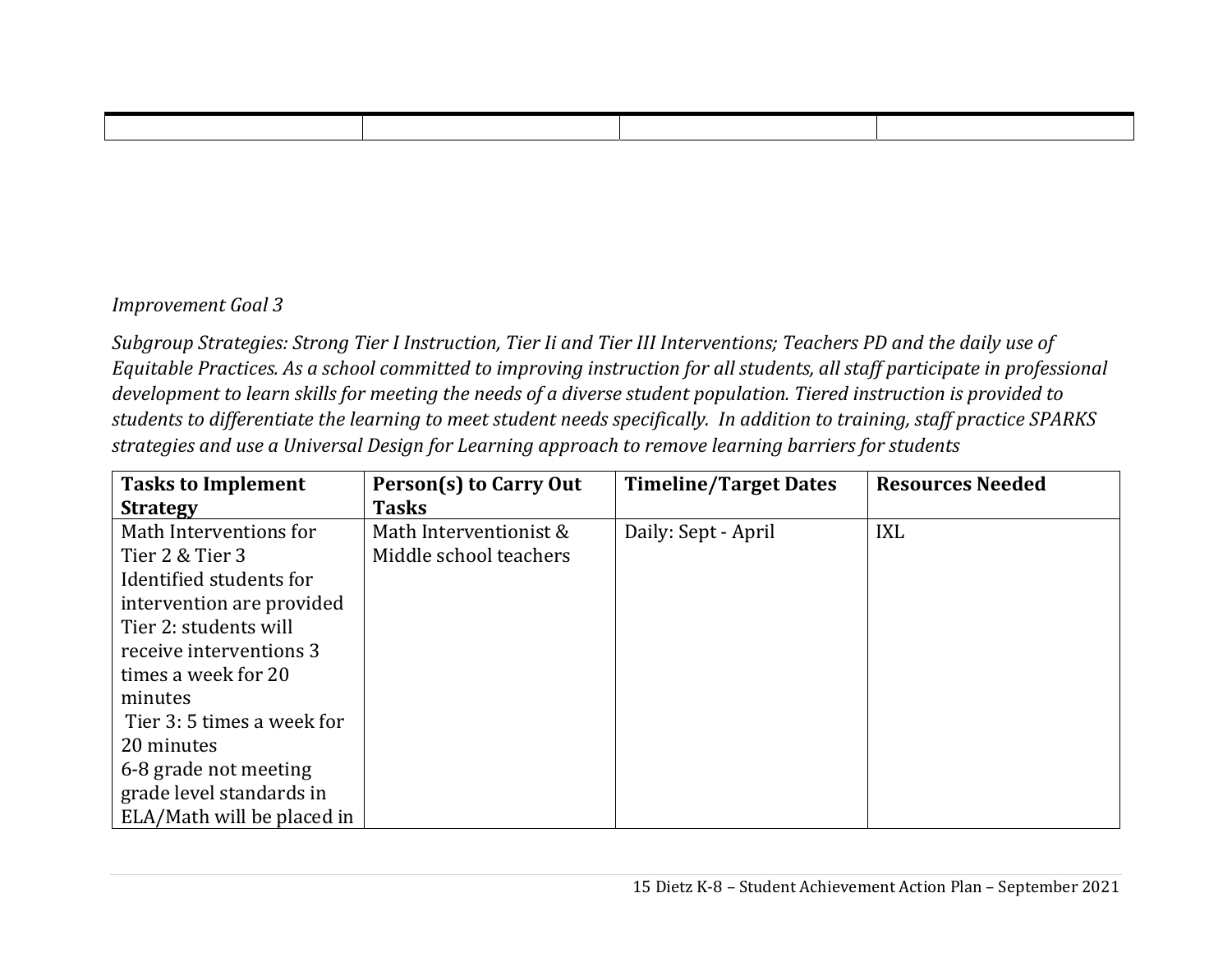| Study Skills class to                            |                      |             |  |
|--------------------------------------------------|----------------------|-------------|--|
| receive small group                              |                      |             |  |
| support                                          |                      |             |  |
| Math Interventionist                             | Math Interventionist | Daily       |  |
| provides targeted                                |                      |             |  |
| instruction for Tier 2 &                         |                      |             |  |
| Tier 3 interventions for                         |                      |             |  |
| grades $3 - 5$ , focusing on                     |                      |             |  |
| needed identified skills                         |                      |             |  |
| NSGRA is used to assess all                      | <b>Teachers</b>      | BOY/MOY/EOY |  |
| K-5 students in ELA;                             |                      |             |  |
| iReady is used to assess all                     |                      |             |  |
| 6-8 in ELA for Lexile levels                     |                      |             |  |
| so that instruction can be                       |                      |             |  |
| targeted to subgroups'                           |                      |             |  |
| needs                                            |                      |             |  |
| Small, leveled reading                           | <b>Teachers</b>      | Daily       |  |
| groups are utilized in                           |                      |             |  |
| elementary classrooms                            |                      |             |  |
| with a specific focus on                         |                      |             |  |
| student's needed skills;                         |                      |             |  |
| students leveled reading                         |                      |             |  |
| material and groups<br>change to reflect current |                      |             |  |
| need                                             |                      |             |  |
| Identified subgroups have                        | Teacher              | Daily       |  |
| a daily Study Skills class                       |                      |             |  |
| that focus on 1:1                                |                      |             |  |
|                                                  |                      |             |  |
| student/teacher                                  |                      |             |  |
| interaction for support.                         |                      |             |  |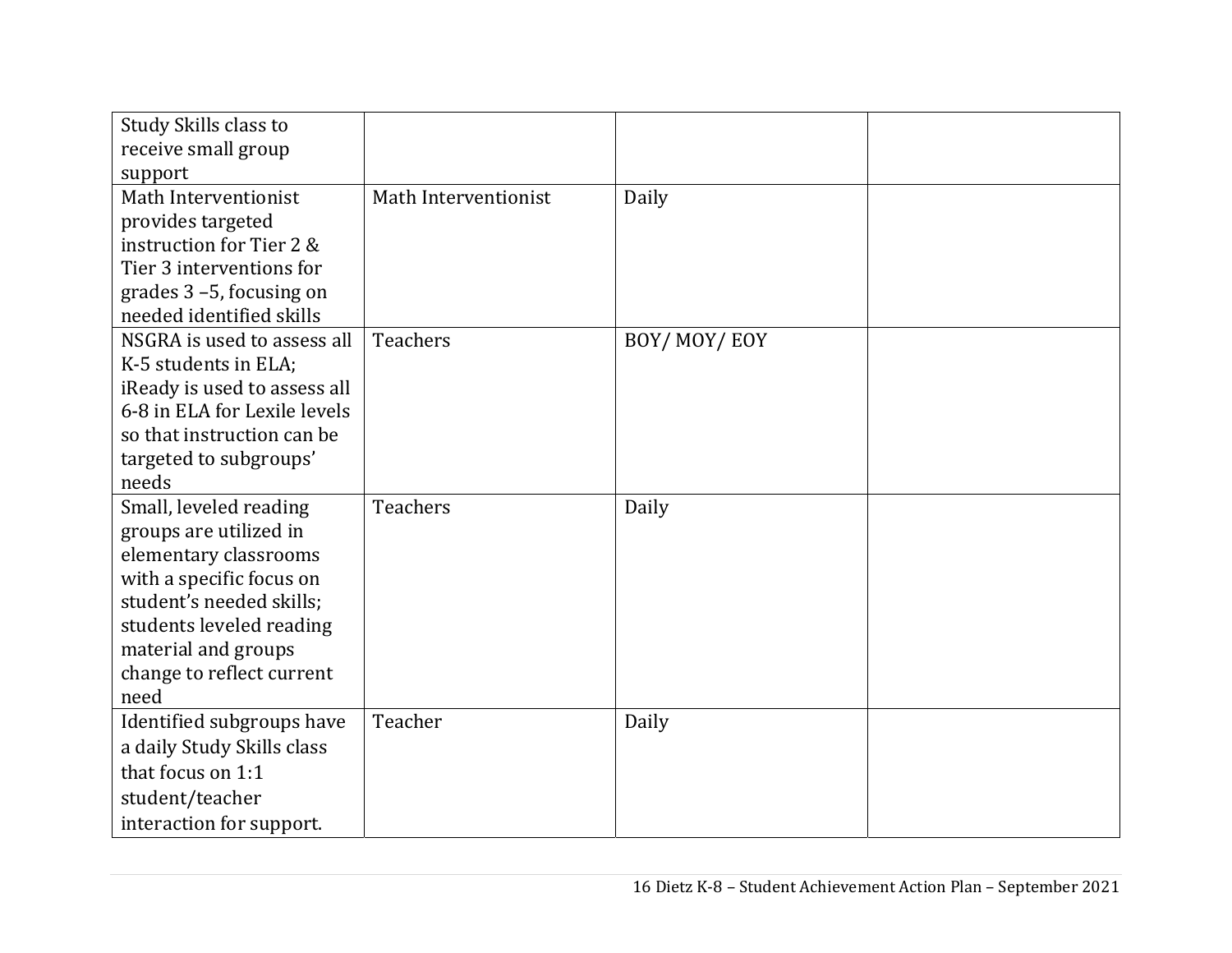| Data is analyzed with the<br>student and students<br>review their grades.<br>Students are given support<br>to identify missing<br>assignments and create a |                        |                      |  |
|------------------------------------------------------------------------------------------------------------------------------------------------------------|------------------------|----------------------|--|
| plan to make up work.<br>Students track their own                                                                                                          |                        |                      |  |
| data. Students also work                                                                                                                                   |                        |                      |  |
| on iReady to support their                                                                                                                                 |                        |                      |  |
| growth to proficiency.                                                                                                                                     |                        |                      |  |
| Tier 3 tutoring for                                                                                                                                        | Teacher                | Nov - April, 4x/week |  |
| subgroups in both ELA and                                                                                                                                  |                        |                      |  |
| Math is available outside of                                                                                                                               |                        |                      |  |
| the instructional day                                                                                                                                      |                        |                      |  |
| Eureka Math consultant to                                                                                                                                  | Eureka Math Consultant | Monthly              |  |
| provide PD to teachers and<br>model lessons for teachers                                                                                                   |                        |                      |  |
| for strong Tier 1                                                                                                                                          |                        |                      |  |
| instruction. Supports                                                                                                                                      |                        |                      |  |
| work with small group.                                                                                                                                     |                        |                      |  |
| Math Pathway and Pitfalls                                                                                                                                  | Math Interventionist   | Monthly              |  |
| is utilized for specific                                                                                                                                   |                        |                      |  |
| interventions for                                                                                                                                          |                        |                      |  |
| subgroups in Tier 2 and 3                                                                                                                                  |                        |                      |  |
| MTSS team identifies                                                                                                                                       | <b>MTSS Team</b>       | Monthly              |  |
| students & matches them                                                                                                                                    |                        |                      |  |
| with targeted                                                                                                                                              |                        |                      |  |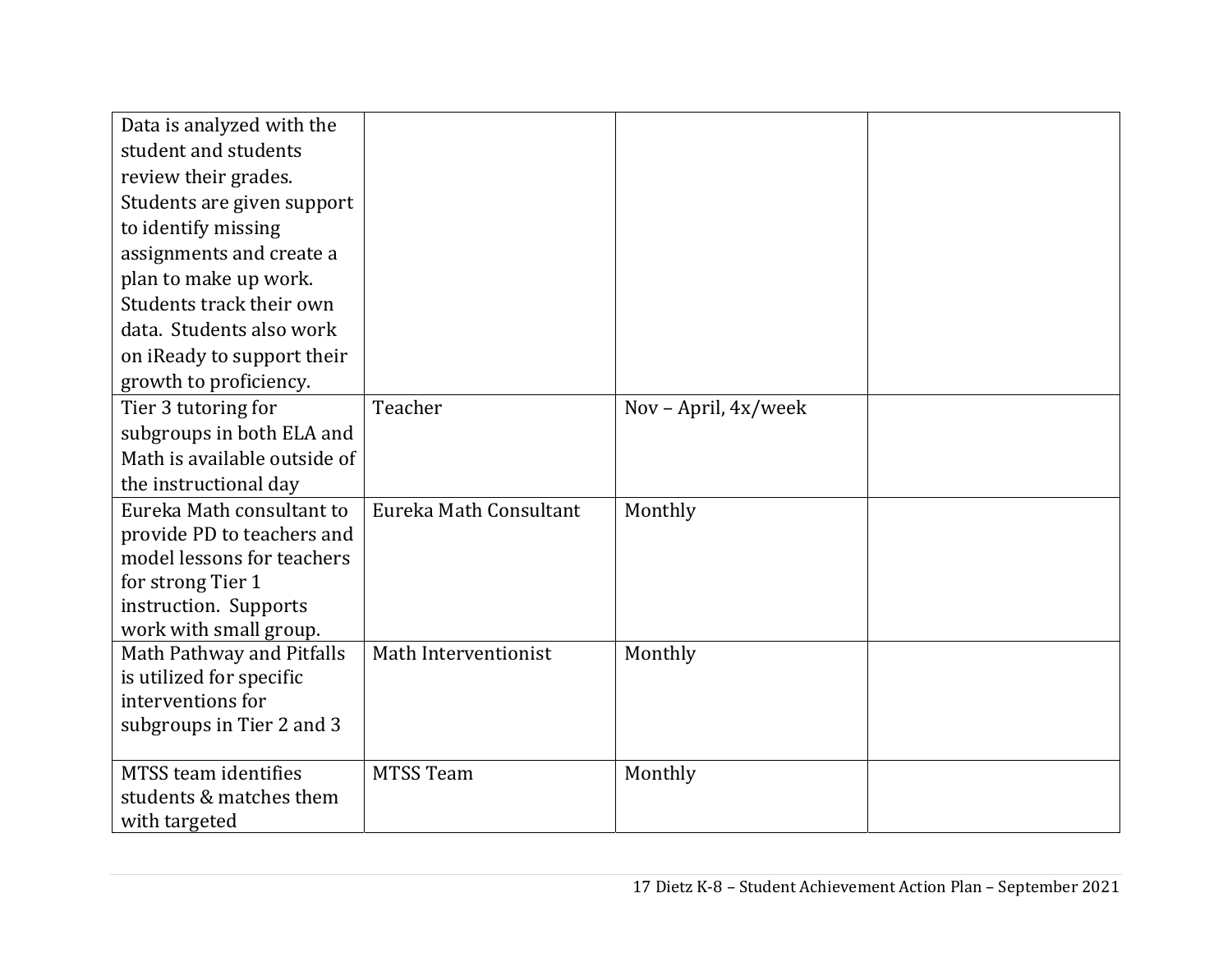| interventions to meet                                 |                                            |                         |  |
|-------------------------------------------------------|--------------------------------------------|-------------------------|--|
| academic & behavioral<br>needs                        |                                            |                         |  |
| Tier 3 Interventions<br>offered through Reading       | <b>Reading Recovery</b><br><b>Teachers</b> | Daily                   |  |
| Recovery, with a focus on                             |                                            |                         |  |
| 1:1 intervention and                                  |                                            |                         |  |
| instruction for needed<br>skills for Targeted 1st     |                                            |                         |  |
| <b>Grade Students not</b>                             |                                            |                         |  |
| reading at benchmark                                  |                                            |                         |  |
| CRC classes in ELA to focus                           | <b>Teachers</b>                            | Daily                   |  |
| on support for subgroups                              |                                            |                         |  |
| using culturally relevant                             |                                            |                         |  |
| curriculum/texts and                                  |                                            |                         |  |
| strategies for all to be                              |                                            |                         |  |
| involved and hear                                     |                                            |                         |  |
| Teachers use Affirm, (this                            | <b>Teachers</b>                            | On-going                |  |
| is through Great Minds,                               |                                            |                         |  |
| which is part of Eurkea<br>Math) to access additional |                                            |                         |  |
| instructional practices and                           |                                            |                         |  |
| strategies that align to                              |                                            |                         |  |
| specific student need. This                           |                                            |                         |  |
| is used for re-teaching.                              |                                            |                         |  |
| PD on Scholastic Book                                 | <b>CSP</b>                                 | PD was one time; small  |  |
| Room and how this                                     |                                            | groups are taught daily |  |
| supports the student's                                |                                            |                         |  |
| individual reading and                                |                                            |                         |  |
| interest level. PD included                           |                                            |                         |  |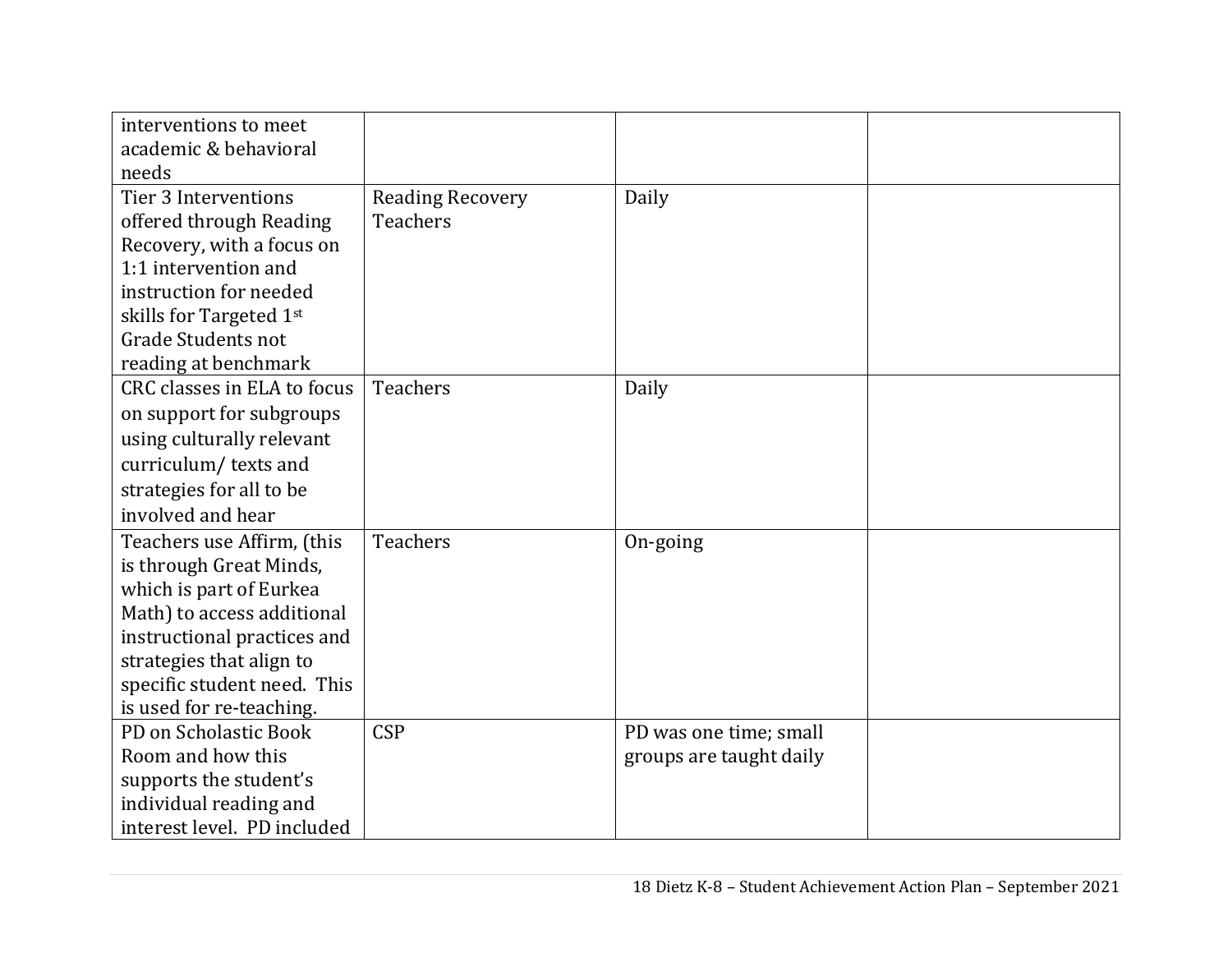| strategies on using the<br>leveled books as part of<br>the small reading group                                                                                                                                                                                      |                                       |                                              |          |
|---------------------------------------------------------------------------------------------------------------------------------------------------------------------------------------------------------------------------------------------------------------------|---------------------------------------|----------------------------------------------|----------|
| CSP meets weekly with all<br>teachers through PLCs to<br>look at data and determine<br>what standards need to be<br>retaught; teachers creating<br>CFAs to track subgroup                                                                                           | <b>CSP</b> and Teachers               | Weekly                                       | PLC time |
| data.<br>PD given on Imagine<br>Learning for elementary<br>teachers in order to use<br><b>ELA and Math resources</b><br>for Tier 2 and 3<br>intervention; how to<br>analyze data                                                                                    | <b>Imagine Learning</b><br>Consultant | Quarterly                                    |          |
| IReady used for Tier 2 and<br>Tier 3 interventions. PD<br>given on the use of iReady<br>for middle school teachers<br>to give assessment,<br>analyze data and use on-<br>line resources to provide<br>small group interventions<br>within the Study Skills<br>class | iReady Consultant                     | 1x this year with follow up<br>in the future |          |
| Tier 3 Intervention using<br>21 <sup>st</sup> Century provided for<br>subgroups to focus on ELA                                                                                                                                                                     | <b>Teachers</b>                       | 4x/week                                      |          |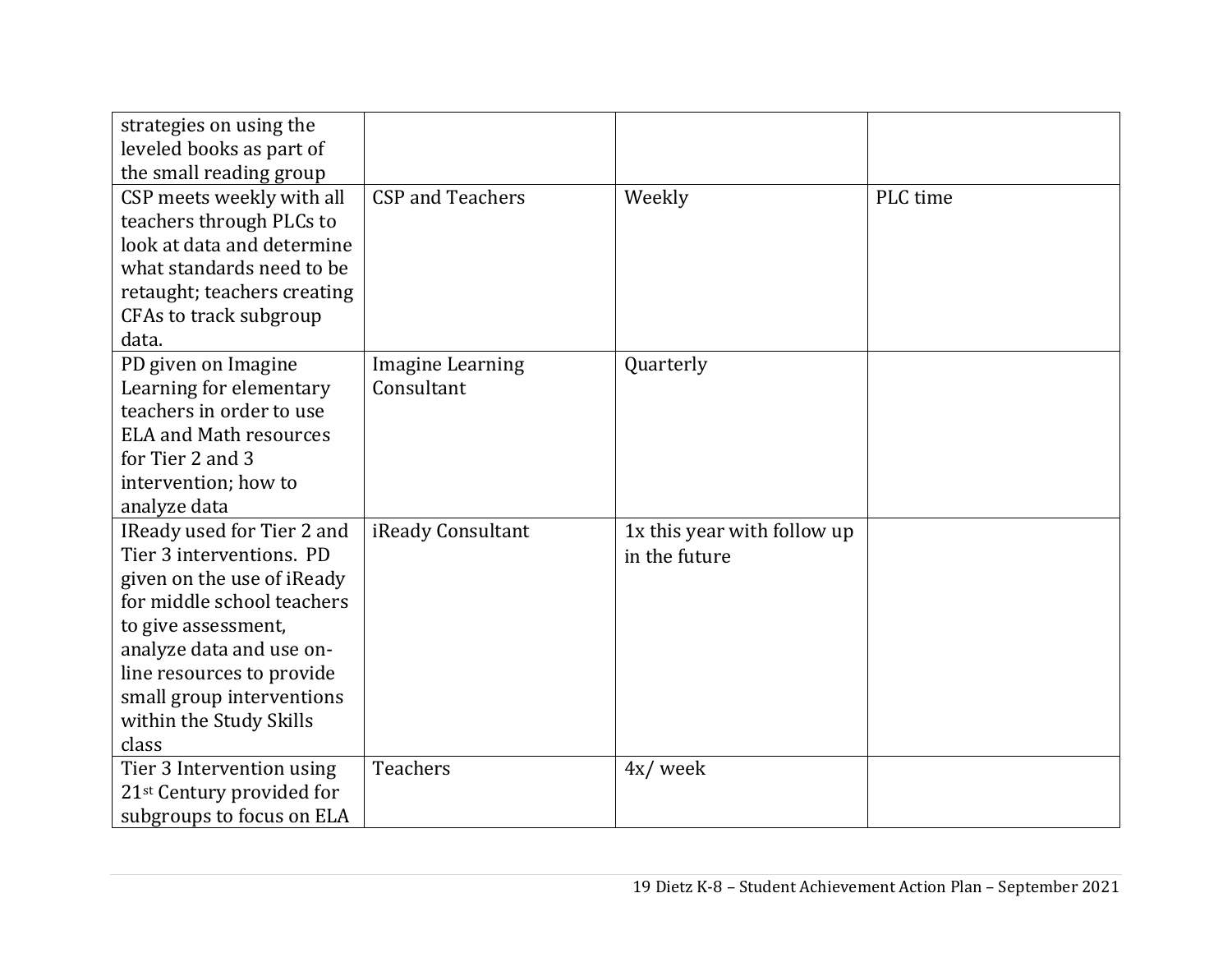| and Math support<br>decreasing achievement<br>gap; small groups are                                                                                                                          |                                                                            |                              |                                                                                                                 |
|----------------------------------------------------------------------------------------------------------------------------------------------------------------------------------------------|----------------------------------------------------------------------------|------------------------------|-----------------------------------------------------------------------------------------------------------------|
| utilized for individual<br>attention                                                                                                                                                         |                                                                            |                              |                                                                                                                 |
| Commitment to using<br>resources provided by<br><b>TUSD Multi-Cultural</b><br>Department to create<br>lessons that support<br>students in being heard<br>and valued within the<br>classroom. | Teacher                                                                    | On-going                     | <b>TUSD Multi-Cultural</b><br>Department lesson plans                                                           |
| Family support for<br>subgroups with<br>communication, home<br>visits, deliver curriculum,<br><b>Family Engagement Nights</b>                                                                | <b>Community Liaison and</b><br><b>Restorative Practice</b><br>Facilitator | On-going                     |                                                                                                                 |
| <b>Tasks to Monitor, Assess</b><br>and Adjust                                                                                                                                                | <b>Person(s) to Carry Our</b><br><b>Tasks</b>                              | <b>Timeline/Target Dates</b> | <b>Resources Needed</b>                                                                                         |
| Math Intervention Tier 2<br>and Tier 3                                                                                                                                                       | Math Interventionist &<br>Administration                                   | On-going                     |                                                                                                                 |
| Math Pathways and Pitfalls<br>for differentiated and<br>targeted math<br>interventions including<br>targeting subgroups                                                                      | Math Interventionist                                                       | On-going                     | Discussion Builder posters,<br>Math Pathway and Pitfall<br>Books, NCTM books &<br>guides, math<br>manipulatives |
| Lesson plans<br><b>MTSS meetings PBIS</b><br>implementation                                                                                                                                  | Administration<br>Dean                                                     | Weekly<br>Monthly/weekly     |                                                                                                                 |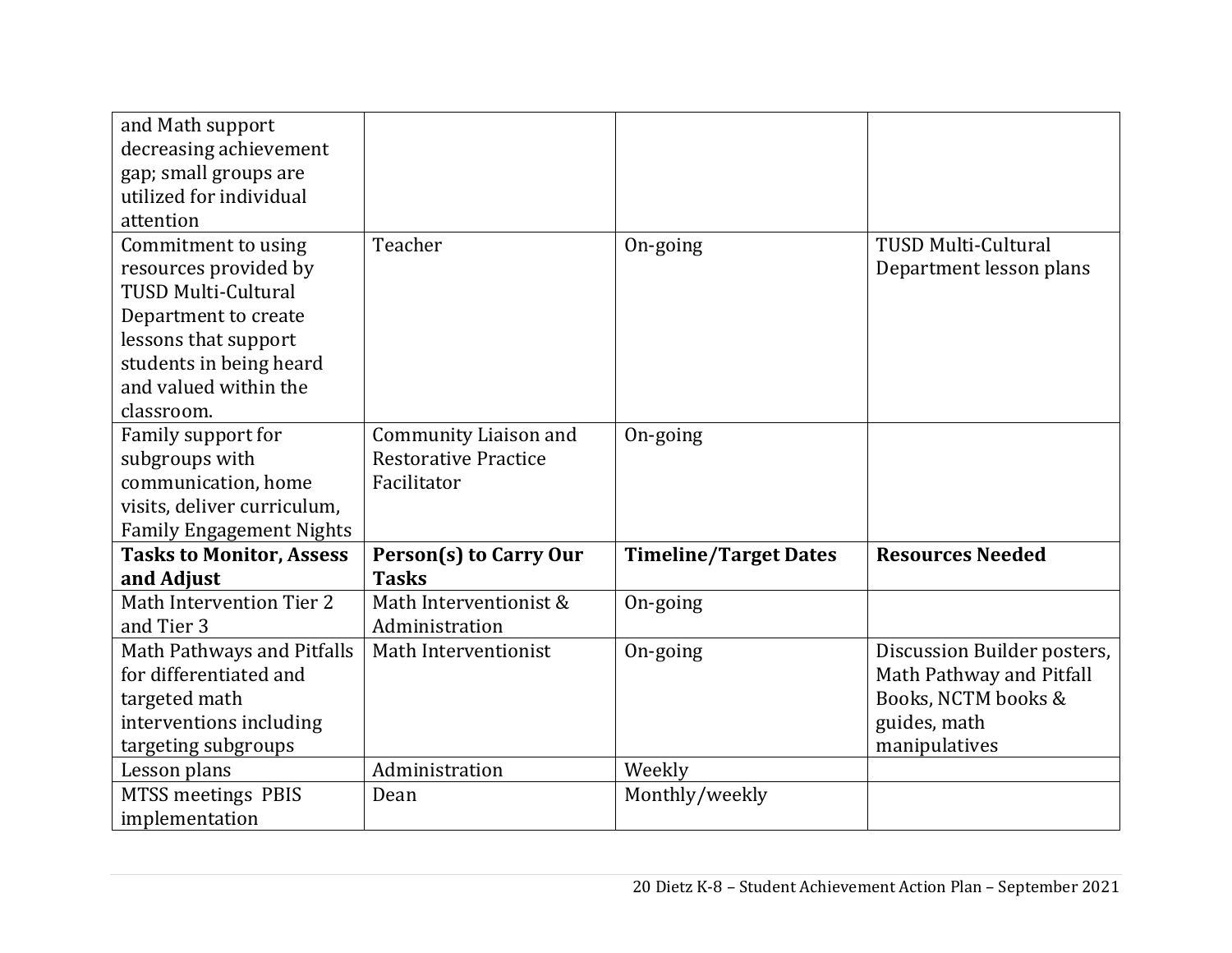| Attendance monitoring of | <b>SCL &amp; Attendance Clerk</b> | On-going |                         |
|--------------------------|-----------------------------------|----------|-------------------------|
| subgroup students        |                                   |          |                         |
| Commitment to using      | Teacher                           | On-going | TUSD Multi-Cultural     |
| resources provided by    |                                   |          | Department lesson plans |
| TUSD Multi-Cultural      |                                   |          |                         |
| Department to create     |                                   |          |                         |
| lessons that support     |                                   |          |                         |
| students in being heard  |                                   |          |                         |
| and valued within the    |                                   |          |                         |
| classroom.               |                                   |          |                         |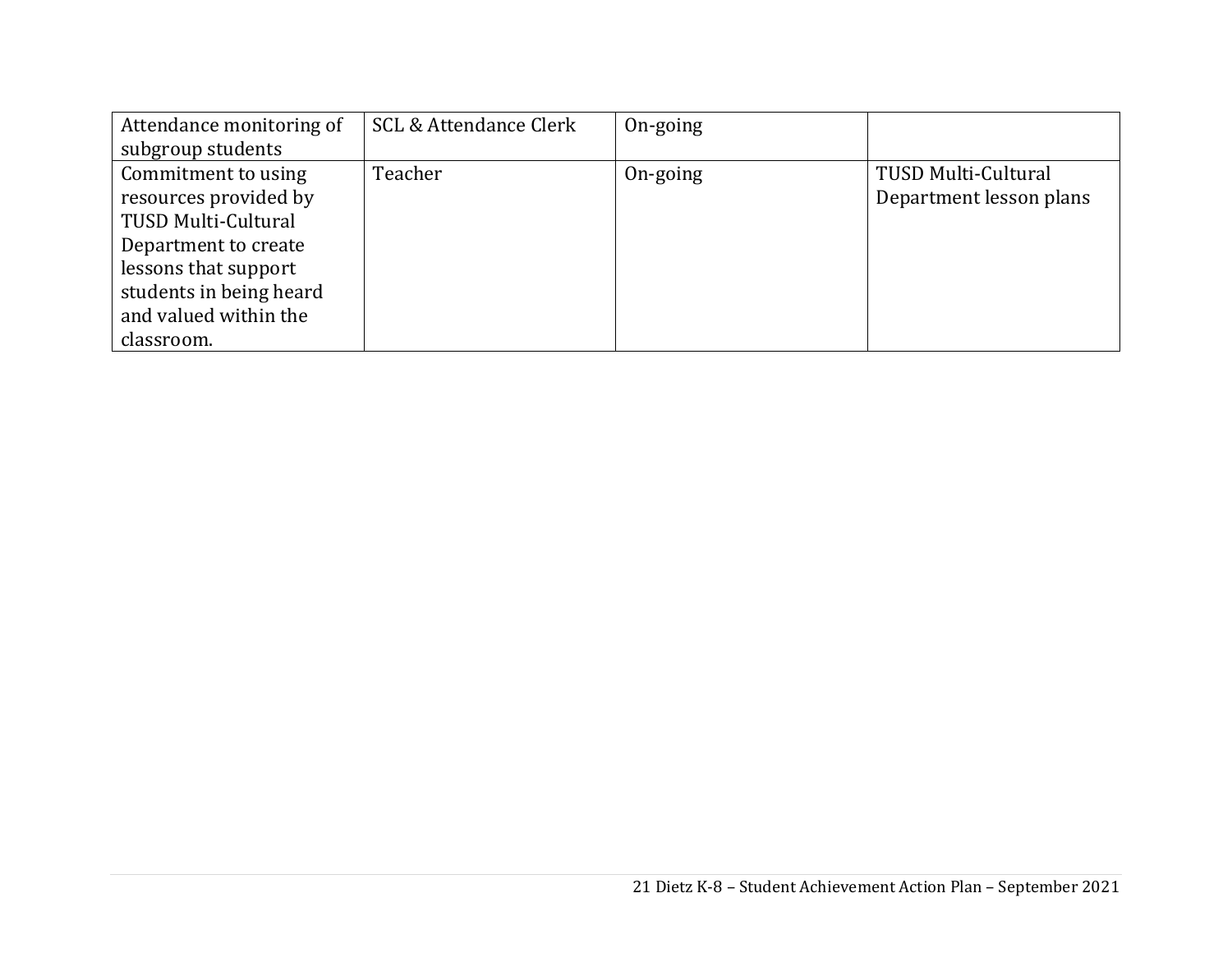### **Progress Monitoring**

During the 2021-2022 School Year, TUSD is strategically utilizing short cycle assessments from the following curricular adoptions: *Benchmark Advance, Eureka,* and *IXL*. These assessments are expected to be implemented at designated sites.

Short cycle assessments are designed to provide teachers with immediate feedback on students' performance towards standards mastery during the instructional cycle. By having set timeframes for providing short cycle assessments, teachers can engage in meaningful dialogue using actionable data during PLC/CTTs regarding students' growth and performance over time, and plan instruction to ensure students are on target to meet grade level standards. The schedule below shows the points at which the short cycle assessments take place.

| 2nd Grade                                                                                                                                                                                                                                                   | 3rd Grade                                                                                                                                                                                                                                                 | 4 <sup>th</sup> Grade                                                                                                                                                                                                                                      | 5 <sup>th</sup> Grade                                                                                                                                                                                                                                      |
|-------------------------------------------------------------------------------------------------------------------------------------------------------------------------------------------------------------------------------------------------------------|-----------------------------------------------------------------------------------------------------------------------------------------------------------------------------------------------------------------------------------------------------------|------------------------------------------------------------------------------------------------------------------------------------------------------------------------------------------------------------------------------------------------------------|------------------------------------------------------------------------------------------------------------------------------------------------------------------------------------------------------------------------------------------------------------|
| <b>Benchmark</b>                                                                                                                                                                                                                                            | <b>Benchmark</b>                                                                                                                                                                                                                                          | <b>Benchmark</b>                                                                                                                                                                                                                                           | <b>Benchmark</b>                                                                                                                                                                                                                                           |
| <b>Advanced:</b>                                                                                                                                                                                                                                            | <b>Advanced:</b>                                                                                                                                                                                                                                          | <b>Advanced:</b>                                                                                                                                                                                                                                           | <b>Advanced:</b>                                                                                                                                                                                                                                           |
| Unit $1:$ by Sept. 24th<br>Unit 2: by Oct. 7th<br>Unit 3: by Oct. 29th<br>Unit 4: by Nov. 19th<br>Unit 5: by Dec. 10th<br>Unit 6: by Jan. 14th<br>Unit 7: by Feb. 4th<br>Unit 8: by March 4th<br>Unit 9: by April 1st<br>(optional)<br>Unit 10: by May 13th | Unit 1: by Sept. 10th<br>Unit 2: by Oct. 1st<br>Unit 3: by Oct. 29th<br>Unit 4: by Nov. 19th<br>Unit 5: by Dec. 10th<br>Unit 6: by Jan. 14th<br>Unit 7: by Feb. 4th<br>Unit 8: by March 4th<br>Unit 9: by April 1st<br>(optional)<br>Unit 10: by May 13th | Unit 1 : by Sept. 10th<br>Unit 2: by Oct. 1st<br>Unit 3: by Oct. 29th<br>Unit 4: by Nov. 19th<br>Unit 5: by Dec. 10th<br>Unit 6: by Jan. 14th<br>Unit 7: by Feb. 4th<br>Unit 8: by March 4th<br>Unit 9: by April 1st<br>(optional)<br>Unit 10: by May 13th | Unit 1 : by Sept. 10th<br>Unit 2: by Oct. 1st<br>Unit 3: by Oct. 29th<br>Unit 4: by Nov. 19th<br>Unit 5: by Dec. 10th<br>Unit 6: by Jan. 14th<br>Unit 7: by Feb. 4th<br>Unit 8: by March 4th<br>Unit 9: by April 1st<br>(optional)<br>Unit 10: by May 13th |
| 2nd Grade Eureka                                                                                                                                                                                                                                            | <b>3rd Grade Eureka</b>                                                                                                                                                                                                                                   | <b>4th Grade Eureka</b>                                                                                                                                                                                                                                    | <b>5th Grade Eureka</b>                                                                                                                                                                                                                                    |
| Math:                                                                                                                                                                                                                                                       | Math:                                                                                                                                                                                                                                                     | Math:                                                                                                                                                                                                                                                      | Math:                                                                                                                                                                                                                                                      |
| Module 1: by Aug.<br>18th<br>Module 2: by Aug.<br>27th                                                                                                                                                                                                      | Module 1: by Aug.<br>27 <sub>th</sub><br>Module 2: by Sept.<br>21st                                                                                                                                                                                       | Module 1 : by Aug.<br>27th<br>Module 2: by Sept.<br>17th                                                                                                                                                                                                   | Module 1: by Aug.<br>20 <sub>th</sub><br>Module 2: by Oct. 1st                                                                                                                                                                                             |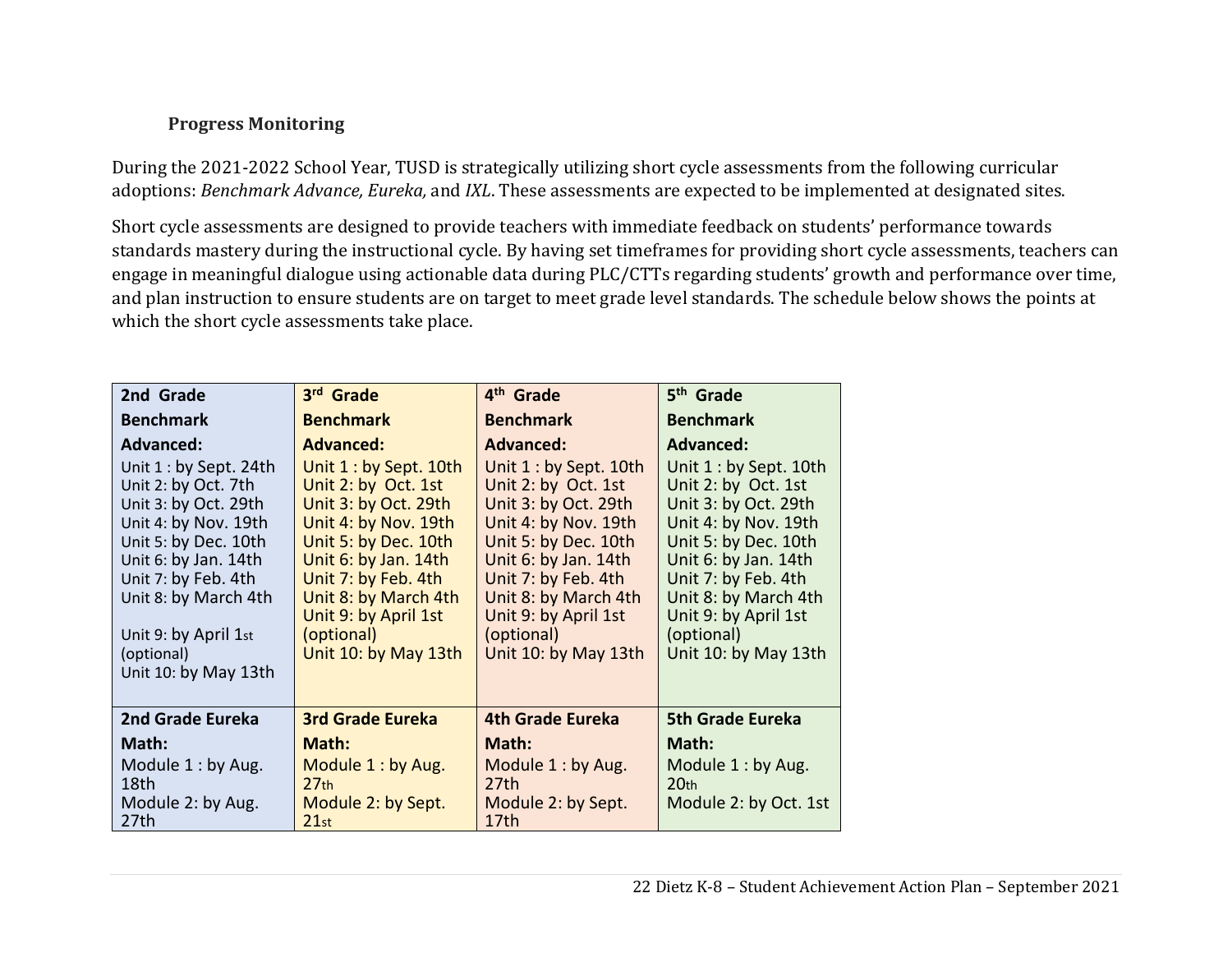| Module 3: by Sept.<br>24th<br>Module 4: by Nov.<br>19th<br>Module 5: by Jan.<br>21st<br>Module 6: by Feb.<br>18th<br>Module 7: by April<br>14th (optional)<br>Module 8: by May<br>13th                                                                   | Module 3: by<br>Nov.12th<br>Module 4: by Jan. 7th<br>Module 5: by Feb.<br>11 <sub>th</sub><br>Module 6: by April 1st<br>(optional)<br>Module 7: by May<br>7th | Module 3: by Oct.<br>22nd<br>Module 5: by Jan<br>21st<br>Module 6: by March<br>10th<br>Module 4: by April<br>22nd (optional)<br>Module 7: by May<br>20th | Module 3: by Nov.<br>19th<br>Module 4: by Jan.<br>14 <sub>th</sub><br>Module 5: by March<br>10th<br>Module 6: by April<br>22nd (optional) |  |
|----------------------------------------------------------------------------------------------------------------------------------------------------------------------------------------------------------------------------------------------------------|---------------------------------------------------------------------------------------------------------------------------------------------------------------|----------------------------------------------------------------------------------------------------------------------------------------------------------|-------------------------------------------------------------------------------------------------------------------------------------------|--|
| 6-11 IXL Continuous Diagnostic Assessments:<br>Window #1: $Aug.16 - 27$<br>Window #2: Sept. $13 - 24$<br>Window #3: Oct. 25 - Nov. 5<br>Window #4: Dec. $1 - 14$<br>Window #5: Jan. $18 - 28$<br>Window #6: Feb. 28 - Mar. 10<br>Window #7: May $2 - 13$ |                                                                                                                                                               |                                                                                                                                                          |                                                                                                                                           |  |

#### **Next Steps**

### **Project Elevate and TUSD Goals for Short Cycle Assessment**

Project Elevate is a two-year program of structured support to improve teaching and learning which results in significant student academic gains. The support is focused in three areas: (1) Talent Management: to develop a comprehensive system to support an environment or effective recruitment, on-going support, and retention; (2) Culture: to cultivate a strong culture where high expectations for all learners are evident and embraced by school; and (3) Instructional Infrastructure: to implement high quality curriculum and instruction, including an observation and feedback system and a cohesive assessment system focused on data driven decision making and data driven instruction.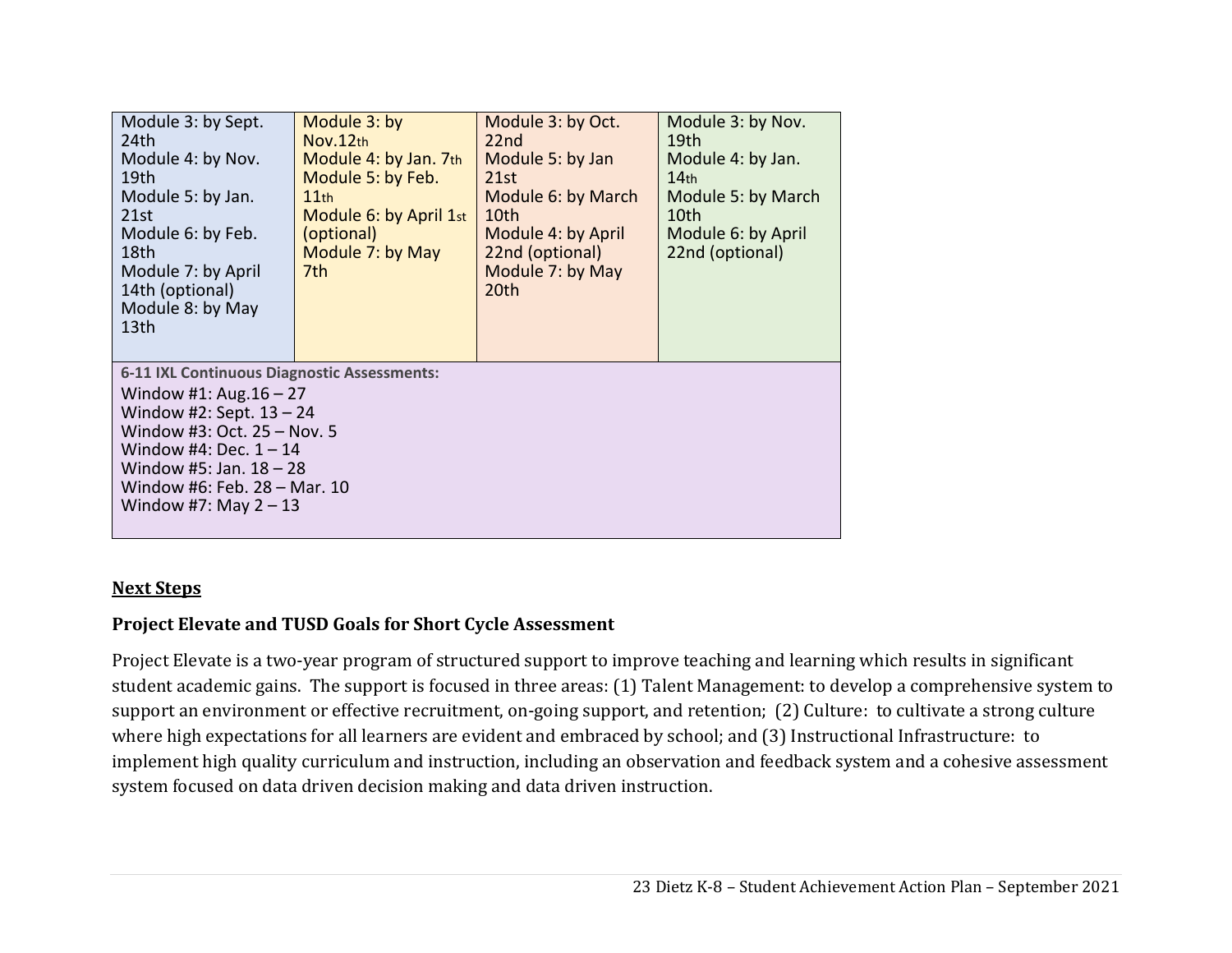This program is sponsored by the Arizona Department of Education and will provide ongoing mentoring for the principal, professional learning for the site's leadership team, and collaboration with district leadership. The Short-term goals are:

- Develop equitable instructional infrastructure that includes high-quality curriculum and instruction, observation and feedback, and a cohesive assessment system focused on data driven instruction
- Improve culture of equity, learning and high expectations for all
- Establish effective talent management systems

The long-term goals are:

- Improve equity-focused leadership competencies
- Improve teacher practices
- Achieve significant gains in student achievement
- Reduce achievement gaps between student subgroups
- Sustain highly effective equitable LEA and school systems

TUSD's D and F rated schools will participate in Project Elevate, beginning in the SY 2021-22. Concurrently, these 18 schools have shifted their assessment protocol to administer short cycle assessments to be more responsive to 'in the moment' instructional practices. This shift away from deficit-oriented strategies such as benchmark testing toward authentic, formative assessments will improve student learning. TUSD's goals in collaboration with Project Elevate are:

- To transform assessments districtwide to an ongoing formative cycle that teachers are in control of
- To utilize assessments as a strategy for learning rather than of learning.
- To shift current assessment and instructional practices for Project Elevate schools to a formative assessment model.
- To utilize short-cycle assessments with Project Elevate